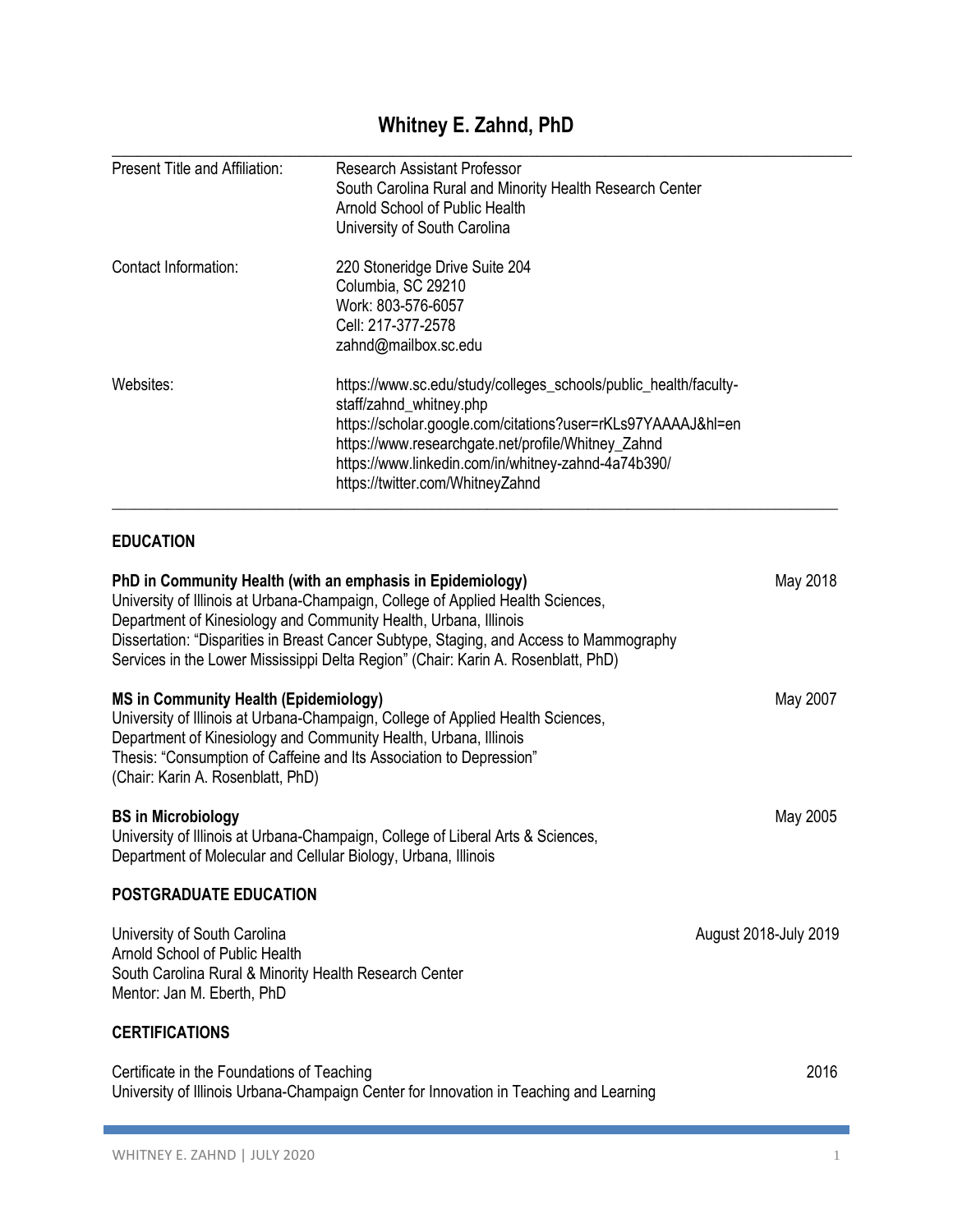# **ACADEMIC APPOINTMENTS, CURRENT**

| Co-Director<br>Big Data Health Science Center Geospatial Core,<br>Arnold School of Public Health,<br>University of South Carolina, Columbia, SC                                                                       | May 2020-present        |
|-----------------------------------------------------------------------------------------------------------------------------------------------------------------------------------------------------------------------|-------------------------|
| <b>Research Assistant Professor</b><br>South Carolina Rural & Minority Health Research Center,<br>Arnold School of Public Health,<br>University of South Carolina, Columbia, SC                                       | August 2019-present     |
| <b>ACADEMIC APPOINTMENTS, PREVIOUS</b>                                                                                                                                                                                |                         |
| Post-Doctoral Fellow<br>South Carolina Rural & Minority Health Research Center,<br>Arnold School of Public Health,<br>University of South Carolina, Columbia, SC                                                      | August 2018-July 2019   |
| Adjunct Instructor,<br>Department of Family and Community Medicine<br>Southern Illinois University School of Medicine, Springfield, IL                                                                                | August 2017-July 2018   |
| Senior Research Development Coordinator,<br>Office of Population Science and Policy,<br>Southern Illinois University School of Medicine, Springfield, IL                                                              | January 2017-July 2018  |
| Research Development Coordinator,<br>Center for Clinical Research, Statistics and Research Informatics Core/<br>Population Health Science Program<br>Southern Illinois University School of Medicine, Springfield, IL | July 2013-December 2016 |
| Clinical Research Specialist,<br>Center for Clinical Research, Statistics and Research Informatics Core<br>Southern Illinois University School of Medicine, Springfield, IL                                           | July 2012-June 2013     |
| Researcher III,<br>Center for Clinical Research, Statistics and Research Informatics Core<br>Southern Illinois University School of Medicine, Springfield, IL                                                         | July 2010-June 2012     |
| Researcher III,<br>Department of Internal Medicine, Division of Rheumatology,<br>Southern Illinois University School of Medicine, Springfield, IL                                                                     | January 2009-June 2010  |
| Researcher II,<br>Department of Internal Medicine, Division of Rheumatology,<br>Southern Illinois University School of Medicine, Springfield, IL                                                                      | June 2007-December 2008 |
| Graduate Research Assistant,<br>Department of Kinesiology and Community Health,<br>University of Illinois at Urbana-Champaign, Urbana, IL                                                                             | August 2006-May 2007    |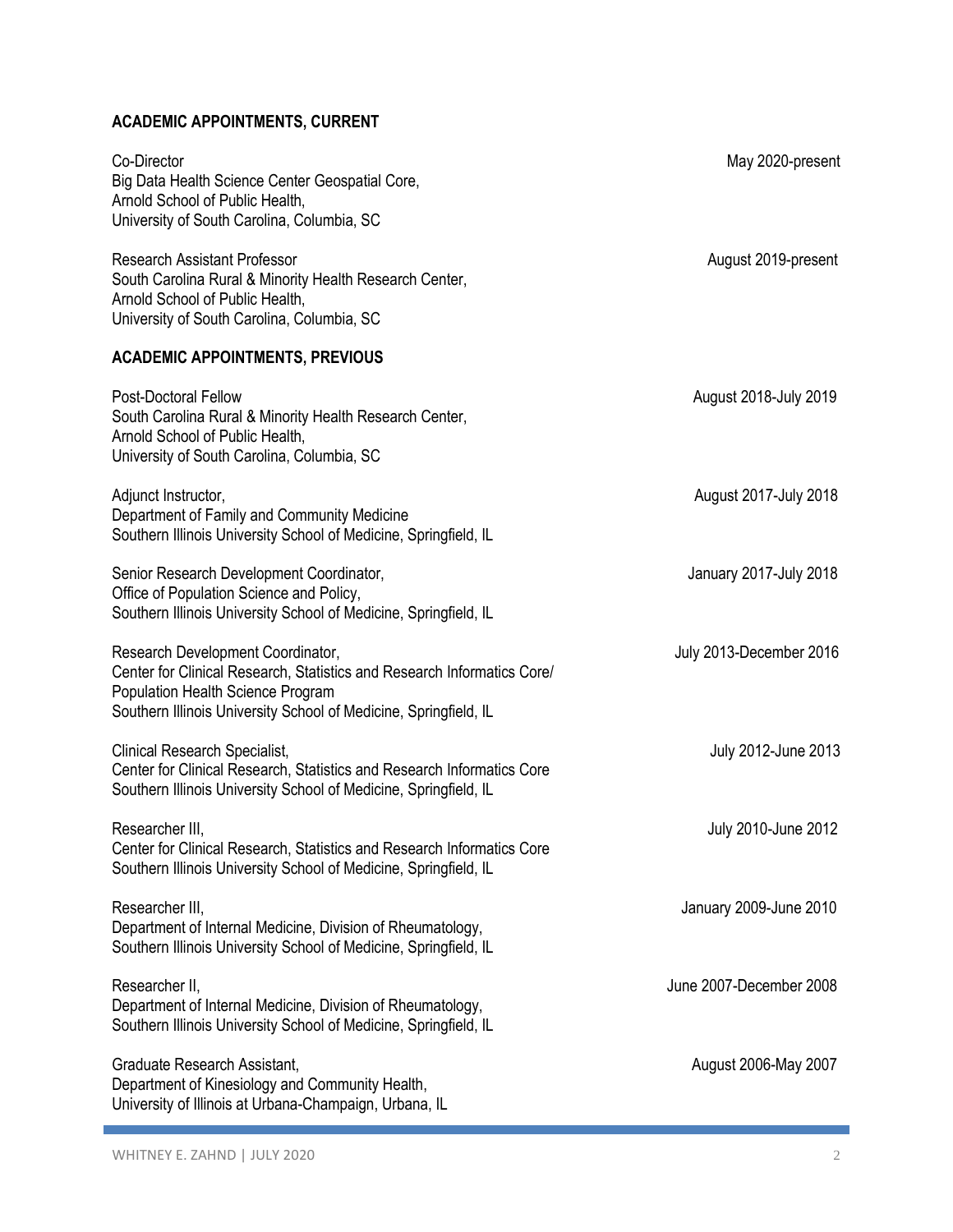Graduate Teaching Assistant, and the Cause of the Cause of the Cause of August 2005- May 2007 Department of Kinesiology and Community Health, University of Illinois at Urbana-Champaign, Urbana, IL

# **OTHER RELEVANT WORK EXPERIENCE**

Emergency Management Intern, and May 2006-September 2006 City of Champaign Fire Department, Champaign, IL

Certified Pharmacy Technician, May 2002-September 2006 Walgreens Pharmacy, Champaign, IL

# **PUBLICATIONS**

**Peer-Reviewed Publications (Published or In Press) (numbered in chronological order; listed in reverse chronological order) \*Indicates a student or medical resident co-author + Indicates that I served as senior/corresponding author of a student-led paper** 64. Zgodic A\*, **Zahnd WE**, Miller DP, Studts JL, Eberth JM. Predictors of Lung Cancer Screening Utilization in a Population-Based Survey. *Journal of the American College of Radiology*. In Press.

63. **Zahnd WE**, Harrison S, Messersmith A, Stephens H\*, Brandt HM, Hastings T, Eberth JM. Expanding Access to HPV Vaccination in South Carolina through Community Pharmacies: a Geospatial Analysis. *Journal of the American Pharmacists Association.* DOI:https://doi.org/10.1016/j.japh.2020.05.005

62. Odahowski CL\*, Crouch EL, **Zahnd WE+**, Probst JC, McKinney SH, Abshire D. Rural-Urban Differences in Educational Attainment among Registered Nurses: Implications for Achieving an 80% BSN Workforce. *Journal of Professional Nursing*. https://doi.org/10.1016/j.profnurs.2020.04.008.

61. Probst JC, **Zahnd WE**, Hung P, Eberth JM, Crouch EL, Merrell MA. Rural-urban mortality disparities: variations across causes of death and race/ethnicity,2013 – 2017. *American Journal of Public Health.*  https://doi.org/10.2105/AJPH.2020.305703

60. **Zahnd WE**, Crouch EL, Probst JC, McKinney SH, Abshire D, Eberth JM. Factors Associated with Perceived Job Preparedness among Registered Nurses: Results from a National Survey. *Journal of Nursing Administration*. 2020; 50 (5):251-253.

59. Biesecker C\*, Zahnd WE+, Brandt HM, Adams SA, Eberth JM. A Bivariate Mapping Tutorial for Cancer Control Resource Allocation Decisions and Interventions. *Preventing Chronic Disease*. 2020;17: 190254. DOI: http://dx.doi.org/10.5888/pcd17.190254

58. Odahowski CL\*, **Zahnd WE**, Zgodic A, Edward J, Hill L, Davis MM, Perry CK, Shannon J, Farris P, Wheeler SB, Vanderpool R, Eberth JM. Financial Hardship among Rural Cancer Survivors in the U.S. *Preventive Medicine*. 2019 Dec;129S:105881. doi: 10.1016/j.ypmed.2019.105881.

57. **Zahnd WE**, Sherman RL, Klonoff-Cohen H, McLafferty SL, Farner S, Rosenblatt KA. Breast Cancer Staging By Subtype in the Lower Mississippi Delta Region States. *Cancer Epidemiology*. 2019 Dec;63:101624. doi: 10.1016/j.canep.2019.101624. Epub 2019 Nov 1.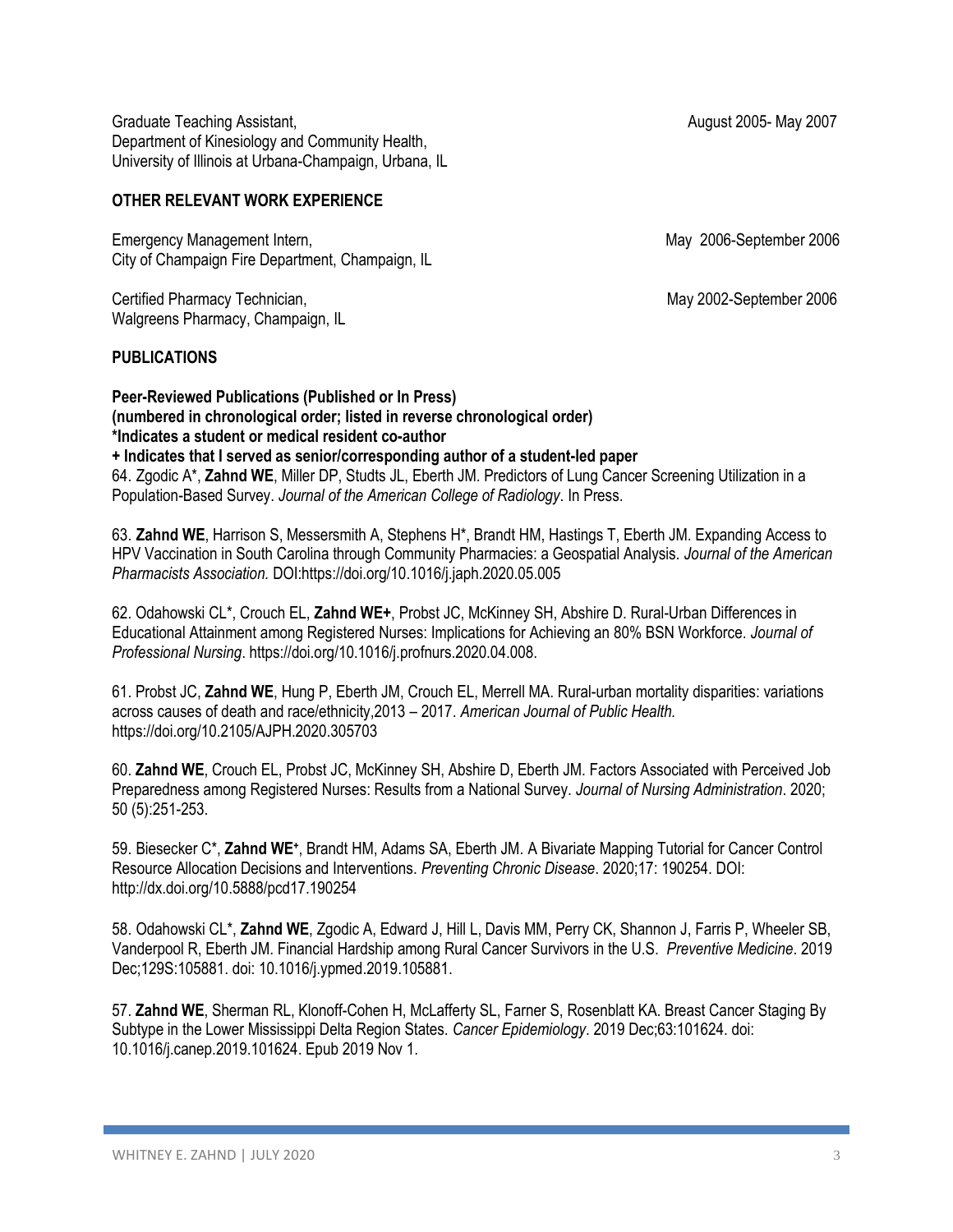56. Hung P, Deng S\*, **Zahnd W**, Adams S, Olatosi B, Crouch E, Eberth JM. Urban-rural disparities in residential proximity to colorectal and cervical cancer care specialists. *Cancer*. 2020 Mar 1;126(5):1068-1076. doi: 10.1002/cncr.32594. Epub 2019 Nov 8.

55. Probst J, **Zahnd W**, Breneman C. Declines in pediatric mortality fall short for rural children. *Health Affairs*. 2019 Dec;38(12):2069-2076. doi: 10.1377/hlthaff.2019.00892. Epub 2019 Nov 20.

54. Eberth JM, **Zahnd WE**, Adams SA, Friedman DB, Wheeler SB, Hebert JR. Cancer Mortality-to-Incidence Ratios by US Congressional District: Implications for Epidemiologic, Dissemination and Implementation Research and Public Health Policy. *Preventive Medicine*. 2019 Dec;129S:105849. doi: 10.1016/j.ypmed.2019.105849. Epub 2019 Nov 1.

53. Spencer JC\*, Rotter JS\*, Eberth JM, **Zahnd WE**, Vanderpool RC, Ko LK, Davis MM, Olshan AF, Wheeler SB. Employment changes following cancer diagnosis: the effects of race and place. *Journal of the National Cancer Institute.* https://doi.org/10.1093/jnci/djz197

52. **Zahnd WE**, McLafferty SL, Eberth JM. Multilevel Analysis in Rural Cancer Control in the United States: A Conceptual Framework and Methodological Implications. *Preventive Medicine*. 2019 Dec;129S:105835. doi: 10.1016/j.ypmed.2019.105835. Epub 2019 Sep 11.

51. Josey MJ\*, Odahowski CL\*, **Zahnd WE**, Schootman M, Eberth JM. Disparities in utilization of medical specialist for colonoscopy. *Health Equity*. 2019; 3(1):464-471. DOI: 10.1089/heq.2019.0052.

50. Bolinski R\*, Ellis K\*, **Zahnd WE**, Walters S, McLuckie C\*, Schneider J, Rodriguez C, Ezell J\*, Friedman S, Pho MT, Jenkins WD. Social norms associated with opioid misuse in rural communities: a systematic review. *Translational Behavioral Medicine*. 2019 Nov 25;9(6):1224-1232. doi: 10.1093/tbm/ibz129.

49. **Zahnd WE**, Askelson N, Vanderpool RC, Stradtman L, Edward J, Farris P, Petermann V\*, Eberth JM. Challenges of Using Population-Based, Nationally Representative Surveys to Assess Rural Cancer Disparities. *Preventive Medicine.* 2019 Dec;129S:105812. doi: 10.1016/j.ypmed.2019.105812. Epub 2019 Aug 15.

48. Eberth JM, Crouch E, Josey MJ\*, **Zahnd WE**, Adams SA, Stiles B, Schootman M. Rural-urban differences in access to thoracic surgery in the United States, 2010-2014. *Annals of Thoracic Surgery*. 2019 Oct;108(4):1087-1093. doi: 10.1016/j.athoracsur.2019.04.113. Epub 2019 Jun 22.

47. **Zahnd WE** and Eberth JM. Lung Cancer Screening Utilization: A Behavioral Risk Factor Surveillance System Data Analysis. *American Journal of Preventive Medicine*. 2019 Aug;57(2):250-255. doi: 10.1016/j.amepre.2019.03.015. Epub 2019 Jun 24.

46. McDow A\*, **Zahnd WE**, Angelos P, Mellinger J, Ganai S. Impact of Rurality on National Trends in Thyroid Cancer Incidence and Long-term Survival. *Journal of Rural Health.* 2019 May 17. doi:10.1111/jrh.12374, [Epub ahead of print]

45. **Zahnd WE**, Sherman RL, Klonoff-Cohen H, McLafferty SL, Farner S, Rosenblatt KA. Disparities in Breast Cancer Subtypes among Women in the Lower Mississippi Delta Region States. *Cancer Causes & Control.* 2019 Jun;30(6):591-601*.* doi: 10.1007/s10552-019-01168-0.

44. **Zahnd WE**, Davis MM, Rotter JS\*, Vanderpool RC, Perry CK, Shannon J, Ko LK, Wheeler SB, Odahowski CL\*, Farris PE, Eberth JM. Rural-Urban Differences in Financial Burden among Cancer Survivors: An Analysis of a Nationally Representative Survey. *Supportive Care in Cancer*. 2019 Dec;27(12):4779-4786. doi: 10.1007/s00520- 019-04742-z. Epub 2019 Apr 10.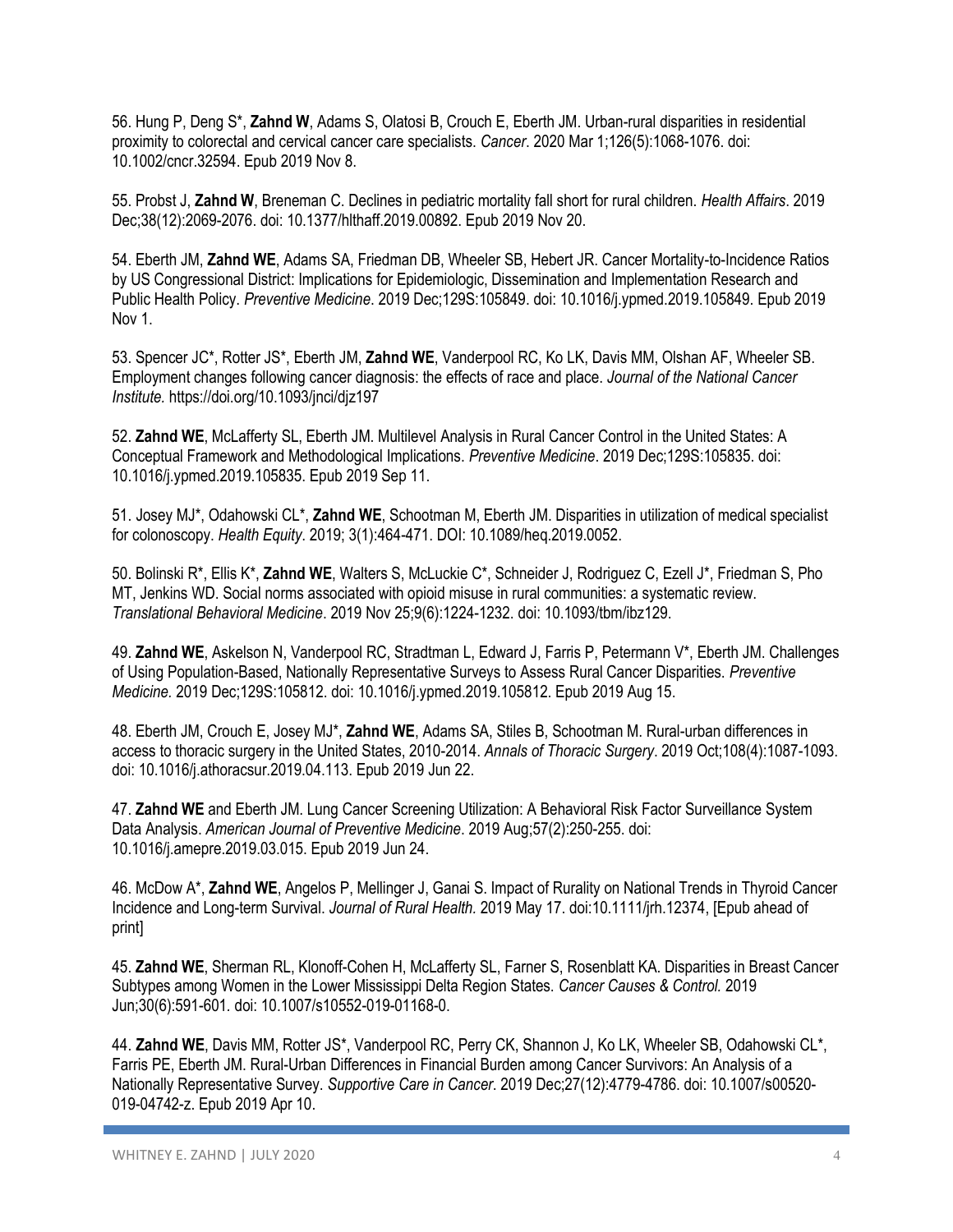43. McLuckie C\*, Pho MT, Ellis K\*, Navon L, Walblay K, Jenkins WD, Rodriguez C, Kolak MA, Chen YT, Schneider J, **Zahnd WE<sup>+</sup>** . Identifying Areas with Disproportionate Local Health Department Services Relative to Opioid Overdose, HIV and Hepatitis C Diagnosis Rates: A Study of Rural Illinois. *International Journal of Environmental Research and Public Health.* 2019; 16(6), 989; https://doi.org/10.3390/ijerph16060989

42. Fogleman AJ, **Zahnd WE**, Lipka AE, Mahli RS, Ganai S, Delfino KR, Jenkins WD. Knowledge, Attitudes, and Perceived Barriers towards Genetic Testing across Three Rural Illinois Communities. *Journal of Community Genetics*. https://doi.org/10.1007/s12687-019-00407-w 2019 January 24.

41. Assel M, Sjoberg D, Elders A, Wang X, Huo D, Botchway A, Delfino K, Fan Y, Zhao Z, Koyama T, Hollenbeck B, Qin R, **Zahnd W**, Zabor EC, Kattan MW, Vickers AJ. Guidelines for reporting of statistics for clinical research in urology. *BJU International*. https://doi.org/10.1111/bju.14640 \*Also published in *European Urology* and the *Journal of Urology*

40. **Zahnd WE**, McLafferty SL, Sherman RL, Klonoff-Cohen H, Farner S, Rosenblatt KA. Spatial Accessibility to Mammography Services in the Lower Mississippi Delta Region States. *Journal of Rural Health*. 2019 Jan 28. doi: 10.1111/jrh.12349. [Epub ahead of print]

39. Owings AC\*, Fernandes SB, Olatoye MO, Fogleman AJ, **Zahnd WE**, Jenkins WD, Mahli RS, Lipka A. Population Structure Analyses Provide Insight into the Source Populations Underlying Rural Isolated Communities in Illinois. *Human Biology*. 2019 Feb 17;91(1):31-47. doi: 10.13110/humanbiology.91.1.05.

38. **Zahnd WE**, Mueller-Luckey GS, Fogleman AJ, Jenkins WD. Measuring rurality in the United States: do our measures and methods capture our intent? *Journal of Health Care for the Poor and Underserved*. 2019;30(1):70-79.

37. Deshpande M, **Zahnd WE**, Bandy L\*, Lorenson J\*, Fifer A. Spatial analysis of disparities in asthma treatment among adult asthmatics. *Research in Social and Administrative Pharmacy*. 2018 September 27 .https://doi.org/10.1016/j.sapharm.2018.09.020

36. **Zahnd WE**, Rodriguez C, Jenkins WD. Rural-urban differences in human papillomavirus-associated cancer trends and rates. *Journal of Rural Health*. 2018 May 28. Doi:10.1111/jrh.12305. [Epub ahead of print].

35. Sturm EC\*, **Zahnd WE**, Mellinger JD, Ganai S. Survival Implications of Increased Utilization of Local Excision for cT1N0 Esophageal Cancer. *Annals of Surgery*. 2018 Apr 18. doi: 10.1097/SLA.0000000000002782. [Epub ahead of print]

34. Jenkins WD, Matthews A, Bailey A**, Zahnd WE,** Watson KS, Mueller-Luckey G, Molina Y, Crumly D, Patera J. Rural areas are disproportionately impacted by smoking and lung cancer. *Preventive Medicine Reports*. 2018; 10:200-203. https://doi.org/10.1016/j.pmedr.2018.03.011.

33. **Zahnd WE**, Jenkins WD, James AS, Izadi SR, Steward DE, Fogleman AJ, Colditz GA, Brard L. Utility and Generalizability of Multi-State, Population-Based Cancer Registry Data for Rural Cancer Surveillance Research in the United States. *Cancer Epidemiology Biomarkers & Prevention*. 2018 Nov;27(11):1252-1260. doi: 10.1158/1055- 9965.EPI-17-1087. Epub 2018 Mar 21.

32. **Zahnd WE**, Fogleman AJ, Jenkins WD. Rural-urban disparities in staging of cancers with preventive opportunities. *American Journal of Preventive Medicine*. 2018 May;54(5):688-698. doi: 10.1016/j.amepre.2018.01.021. Epub 2018 Mar 15.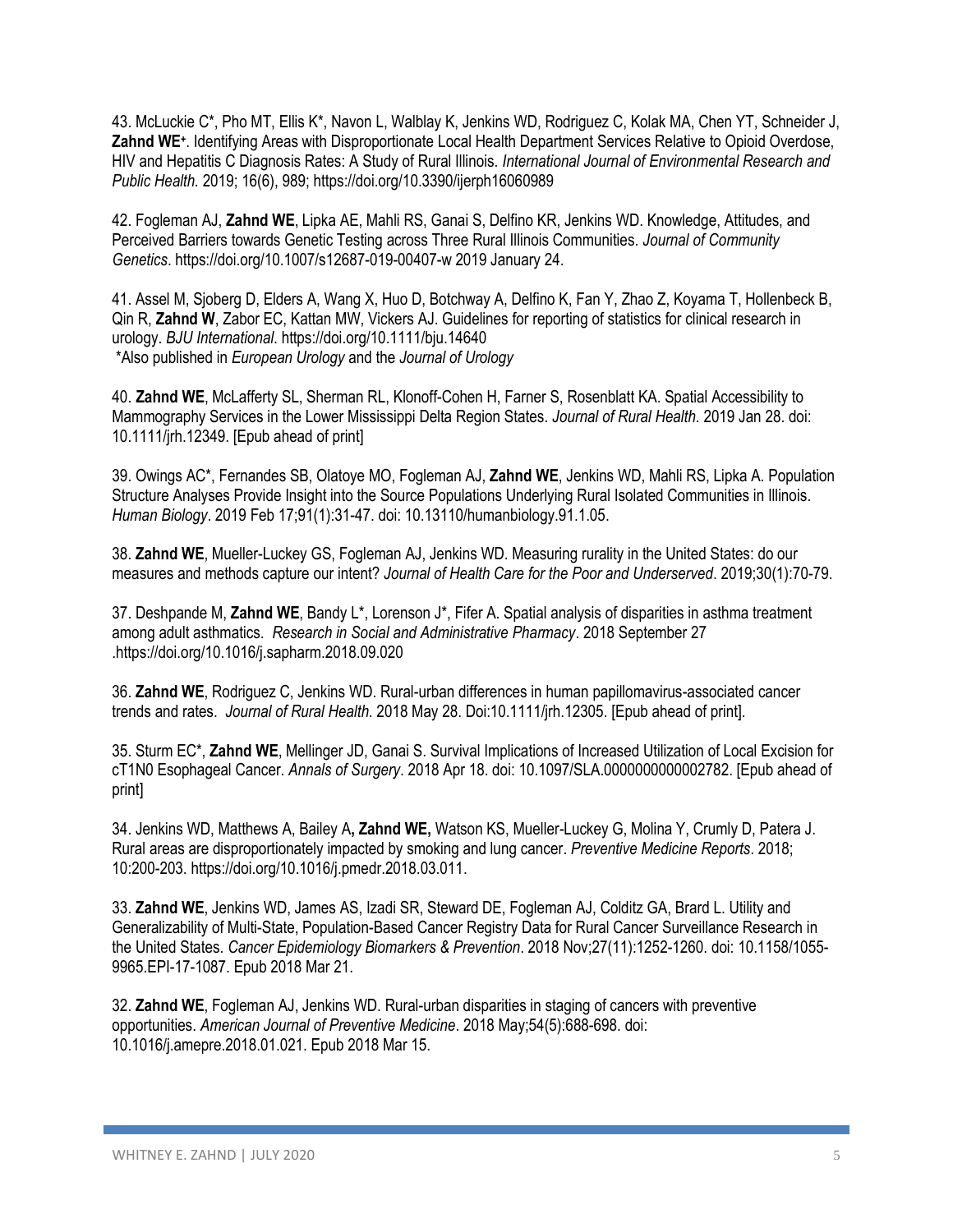31. **Zahnd WE**, Jenkins WD, Shackelford J, Lobb R, Sanders J, Bailey A. Rural Cancer Screening and Faith Community Nursing in the Era of Affordable Care Act. *Journal of Health Care for the Poor and Underserved.* 2018; 29(1):71-80.

30. **Zahnd WE**, Hyon KS\*, Diaz-Sylvester P, Izadi SR, Colditz GA, Brard L. Rural-Urban Differences in Surgical Treatment, Regional Lymph Node Examination and Survival in Endometrial Cancer Patients. *Cancer Causes & Control*. 2018 Feb; 29(2):221-232. doi: 10.1007/s10552-017-0998-4.

29. Romanelli M\*, Issa T\*, **Zahnd W**, Dynda D, Alanee S. Impact of County Rurality and Urologist Density on the Practice of Inguinal Lymph Node Dissection and Mortality in Patients Diagnosed with Squamous Cell Carcinoma of the Penis. *Annals of Surgical Oncology*. 2018 ;25(1):334-341. doi: 10.1245/s10434-017-6211-x.

28. **Zahnd WE** and McLafferty SL. Contextual Effects and Cancer Outcomes in the United States: A Systematic Review of Characteristics in Multilevel Analyses. *Annals of Epidemiology*. 2017; 27 (11):739-748. DOI: http://dx.doi.org/10.1016/j.annepidem.2017.10.002.

27. **Zahnd WE**, James AS, Jenkins WD, Izadi SR, Fogleman AJ, Steward DE, Colditz GA, Brard L. Rural-Urban Differences in Cancer Incidence and Trends in the United States. *Cancer Epidemiology Biomarkers and Prevention*.2018 Nov;27(11):1265-1274. doi: 10.1158/1055-9965.EPI-17-0430. Epub 2017 Jul 27.

26. Buckley EJ\*, **Zahnd W**, Rea D, Mellinger J, Ganai S. Impact of Rural-Urban Status on Survival After Mastectomy without Reconstruction versus Mastectomy with Reconstruction. *American Journal of Surgery*. 2017 ;214(4):645- 650. doi: 10.1016/j.amjsurg.2017.06.014.

25. Dean C, Fogleman AJ, **Zahnd WE**, Lipka AE, Mahli RS, Delfino KR, Jenkins WD. Engaging rural communities in genetic research: challenges and opportunities. *Journal of Community Genetics*. 2017 Jul;8(3):209-219. DOI: 10.1007/s12687-017-0304-x.

24. Mueller-Luckey GS, **Zahnd WE**, Garner K, Heitkamp R, Boehler MD, Jenkins WD, Steward DE. The Mini-Report: A practical tool to address lung cancer disparities in rural communities. *Journal of Cancer Education.* 2017 Jun;32(2):293-300. doi: 10.1007/s13187-015-0921-1.

23. **Zahnd W**, Smith T, Ryherd S, Cleer M, Rogers V, Steward D. Implementing a nutrition and physical activity curriculum in Head Start through an academic-community partnership. *Journal of School Health.* 2017 Jun;87(6):465- 473. doi: 10.1111/josh.12515.

22. Javadi P, Sharma A, **Zahnd WE**, Jenkins WD. Evolving disparities in the epidemiology of oral cavity and oropharyngeal cancers. *Cancer Causes & Control*. 2017; 28(6):635-645. doi: 10.1007/s10552-017-0889-8

21. **Zahnd WE**, Mueller-Luckey GS, Ratnapradipa K, Smith T. Predictors and Spatial Variation of Radon Testing in Illinois, 2005-2012. *Journal of Public Health Management and Practice*. 2018 Mar/Apr;24(2):e1-e9. doi: 10.1097/PHH.0000000000000534.

20. Molina YM, Zimmermann K, Carnahan LR, Paulsey E, Bigman-Gilmore C, Khare MM, **Zahnd W,** Jenkins W. Rural women's perceptions about cancer disparities and contributing factors: A call to communication. *Journal of Cancer Education*. 2017 Feb 27. doi: 10.1007/s13187-017-1196-5. [Epub ahead of print].

19. **Zahnd WE**, Jenkins WD, Mueller-Luckey GS. Cancer Mortality in the Mississippi Delta Region: Descriptive Epidemiology and Needed Future Research and Interventions. *Journal of Health Care for the Poor and Underserved.*  2017; 28(1): 315-328. DOI: 10.1353/hpu.2017.0025.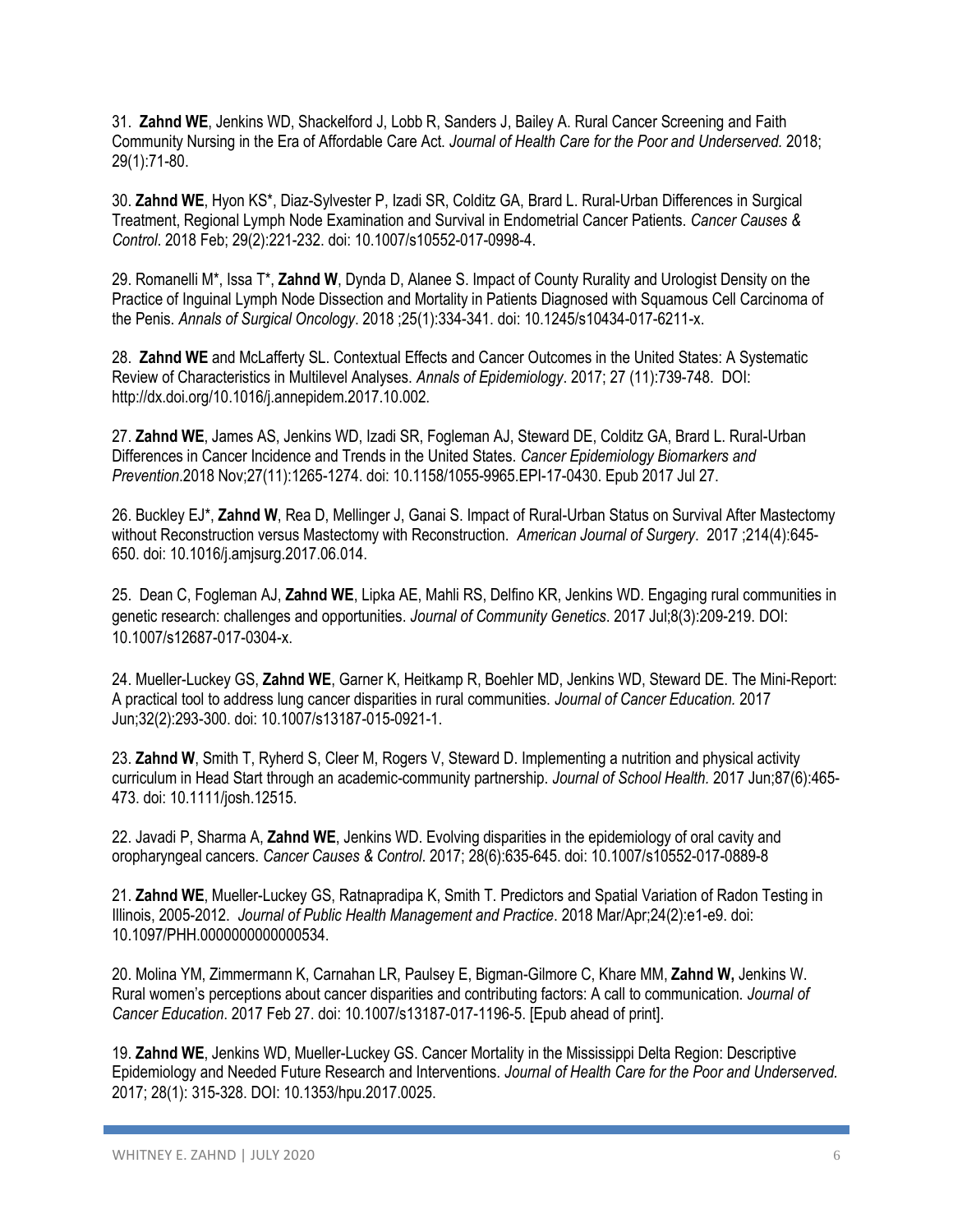18**. Zahnd WE**, Mueller GS, Fogleman AJ, Jenkins WD. Intrastate variations in rural cancer risk and incidence: an Illinois case study. *Journal of Public Health Management and Practice.* 2016 Sep-Oct;22(5):472-8. doi: 10.1097/PHH.0000000000000310.

17. Clemons J\*, **Zahnd W**, Nutt M\*, Sadowski D\*, Dynda D, Alanee S. Impact of urologist density and county rurality on the practice of retroperitoneal lymph node dissection and cancer specific death in patients with non seminomatous germ cell tumors. *Journal of Adolescent and Young Adult Oncology***.** 2017;6(1):83-90. doi: 10.1089/jayao.2016.0028.

16. Jenkins WD, **Zahnd WE**, Spenner A, Wiley C, Roles R, Potini Y\*, Jones L. Comparison of cancer-specific and general health literacy assessments in an educated population: correlations and modifying factors*. Journal of Cancer Education*. 2016 Jun;31(2):268-71. doi: 10.1007/s13187-015-0816-1.

15. Sadowski DJ\*, Geiger SW\*, Mueller GS, **Zahnd WE**, Alanee SR, McVary KT. Kidney Cancer in Rural Illinois: Lower Incidence Yet Higher Mortality. *Urology*. 2016; 94:90-95. doi: 10.1016/j.urology.2016.05.022.

14. Rogers V, Salzeider C, Holzum L\*, Milbrandt T, **Zahnd W**, Puczynski M. Keep Kids in School: A collaborative community effort to increase compliance with state mandated health requirements. *Journal of School Health*. 2016 May. 86 (5):382-385. doi: 10.1111/josh.12389.

13. **Zahnd WE**, Rogers V, Smith T, Ryherd SJ, Botchway A, Steward DE. Gender-specific relationships between socioeconomic disadvantage and obesity in elementary school students. *Preventive Medicine.* 2015; 81:138-141. doi: 10.1016/j.ypmed.2015.08.021.

12. Alanee S, Clemons J\*, **Zahnd W**, Sadowski D\*, Dynda D. Trichloroethylene is associated with kidney cancer mortality: a population-based analysis. *Anticancer Research.* 2015; 35(7):4009-4013.

11. Mueller GS, Clayton AL\*, **Zahnd WE,** Hollenbeck KM\*, Barrow ME\*, Ruez DR, Jenkins WD. Geospatial analysis of cancer risk and residential proximity to coal mines in Illinois. *Ecotoxicology and Environmental Safety*. 2015; 120:155-62. doi: 10.1016/j.ecoenv.2015.05.037.

10. Frye TP\*, Sadowski DJ\*, **Zahnd WE**, Jenkins WD, Dynda DI, Mueller GS, Alanee SR, McVary KT. Impact of county rurality and urologist density on urologic cancer mortality in Illinois. *Journal of Urology.* 2015 May;193(5):1608-14. doi: 10.1016/j.juro.2014.11.100.

9. Jenkins WD, **Zahnd W,** Kovach R, Kissinger P. Chlamydia and Gonorrhea screening in United States emergency departments. *Journal of Emergency Medicine;* 2013; 44 (2):558-567. doi: 10.1016/j.jemermed.2012.08.022.

8. Jenkins WD, Kovach R, Wold BJ, **Zahnd WE.** Using patient provided information to refine sexually transmitted infection screening criteria among women presenting in the emergency department. *Sexually Transmitted Diseases.* 2012; 39(12):965-967. doi: 10.1097/OLQ.0b013e31826e882f

7. Francis ML, Scaife SL, **Zahnd WE**. Rural-urban differences in surgical procedures for Medicare beneficiaries. *Archives of Surgery.* 2011; 146 (5): 579-583. doi: 10.1001/archsurg.2010.306.

6. Francis ML, Varghese JJ\*, Matthew JM\*, Koneru S, Scaife SL, **Zahnd WE**. Outcomes in patients with rheumatoid arthritis and myocardial infarction. *American Journal of Medicine*. 2010; 123 (10):922-928.

5. **Zahnd WE**, Goldfarb J, Scaife SL, Francis ML. Rural-urban differences in behaviors to prevent skin cancer: An analysis of the Health Information National Trends survey. *Journal of the American Academy of Dermatology.* 2010; 62 (6):950-956. doi: 10.1016/j.amjmed.2010.05.017.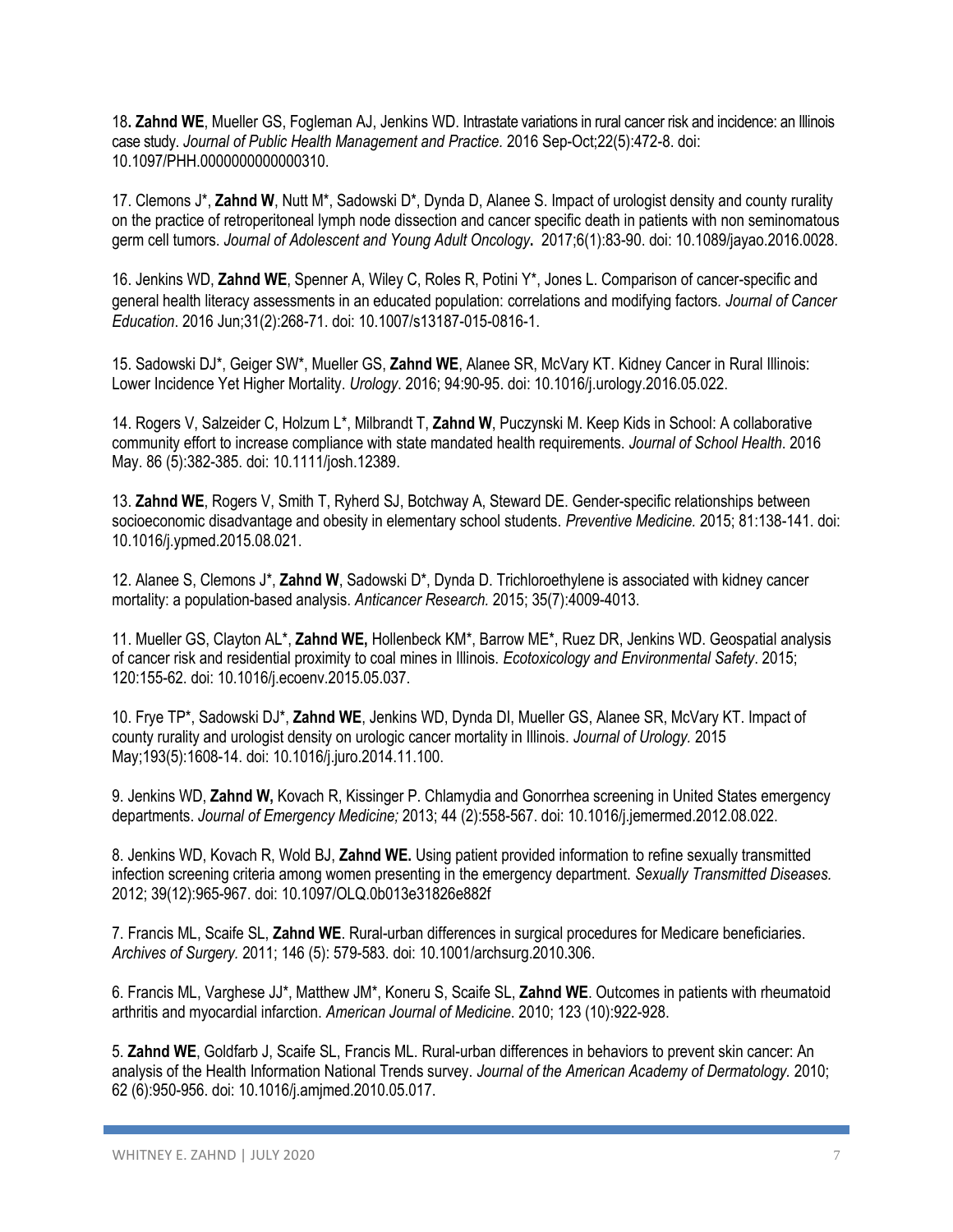4. Varghese JJ\*, Koneru S, Scaife SL, **Zahnd WE**, Francis ML. Mortality after coronary artery revascularization of patients with rheumatoid arthritis. *Journal of Thoracic and Cardiovascular Surgery.* 2010; 140 (1): 91-96. doi: 10.1016/j.jtcvs.2009.09.036.

3. Francis MD, **Zahnd WE**, Varney A, Scaife SL, Francis ML**.** Effect of number of clinics and panel size on patient continuity for medical residents. *Journal of Graduate Medical Education.* 2009; 1:310-315. doi: 10.4300/JGME-D-09- 00017.1

2. Francis ML, Scaife SL, **Zahnd WE**, Cook EF, Schneeweiss S. Joint replacement surgeries among Medicare beneficiaries in rural compared to urban areas. *Arthritis and Rheumatism*. 2009; 60 (12): 3554-3562. doi: 10.1002/art.25004.

1. **Zahnd WE**, Scaife SL, Francis ML. Health literacy skills in rural and urban populations. *American Journal of Health Behavior.* 2009; 33 (5): 550-557.

**Editorially-Reviewed Commentaries and Letters to the Editor (Numbered in chronological order; listed in reverse chronological order)** 4. **Zahnd WE**. The COVID-19 Pandemic Illuminates Persistent and Emerging Disparities among Rural Black Populations. *Journal of Rural Health*. https://doi.org/10.1111/jrh.12460

3. **Zahnd WE**. Appropriate Considerations of "Rural" in National Cancer Data Base Analyses. *Cancer*. 2019 Dec 10. doi: 10.1002/cncr.32651.

2. Odahowski CL\*, **Zahnd WE**, Eberth JM. Challenges for Lung Cancer Screening in Rural America. *Journal of the American College of Radiology.* 2019; 16(4):590-595.

1. **Zahnd WE**. Consideration of Geographic Context in Breast Cancer in African American Women. *Cancer.* 2016 Jul 1;122(13):2117-8. doi: 10.1002/cncr.30032.

# *Manuscripts under Review*

**Zahnd WE**, Josey MJ\*, Schootman M, Eberth JM. Spatial Accessibility to Colonoscopy and Its Role in Predicting Late-Stage Colorectal Cancer. *Health Services Research*. Under Review.

**Zahnd WE**, Gomez SL, Steck SE, Brown MJ, Ganai S, Zhang J, Adams SA, Berger FG, Eberth JM. Rural-Urban and Racial/Ethnic Trends and Disparities in Early-Onset Colorectal Cancer. *Cancer*. Under Review.

McDow AD, Lanzotti N\*, **Zahnd WE**, McKinney EC, Angelos P, Mellinger JD, Ganai S. Endocrinologist Density, but not Surgeon Density, is Associated with Survival from Thyroid Cancer. *JAMA Surgery*. Under Review.

Brown MJ, Joseph C\*, James T\*, Haider MR, **Zahnd WE**, Cohen SA. Health Disparities in Social Determinants of Health and Subjective Cognitive Decline: Mediating Role of Depression. *Journal of Racial and Ethnic Health Disparities*. Under review.

Khan AA, Strum EC, Knight SWE, **Zahnd WE**, Mellinger JD, Ganai S. National Trends in Surgical Decision-Making for Early-Stage Esophageal Cancer. *Journal of Surgical Research*. Under review.

Eberth JM, **Zahnd WE**, Josey MJ, Schootman M, Hung P, Probst JC. Trends in Spatial Access to Colonoscopy in South Carolina, 2000-2014. *Cancer Epidemiology Biomarkers and Prevention. Under Review.*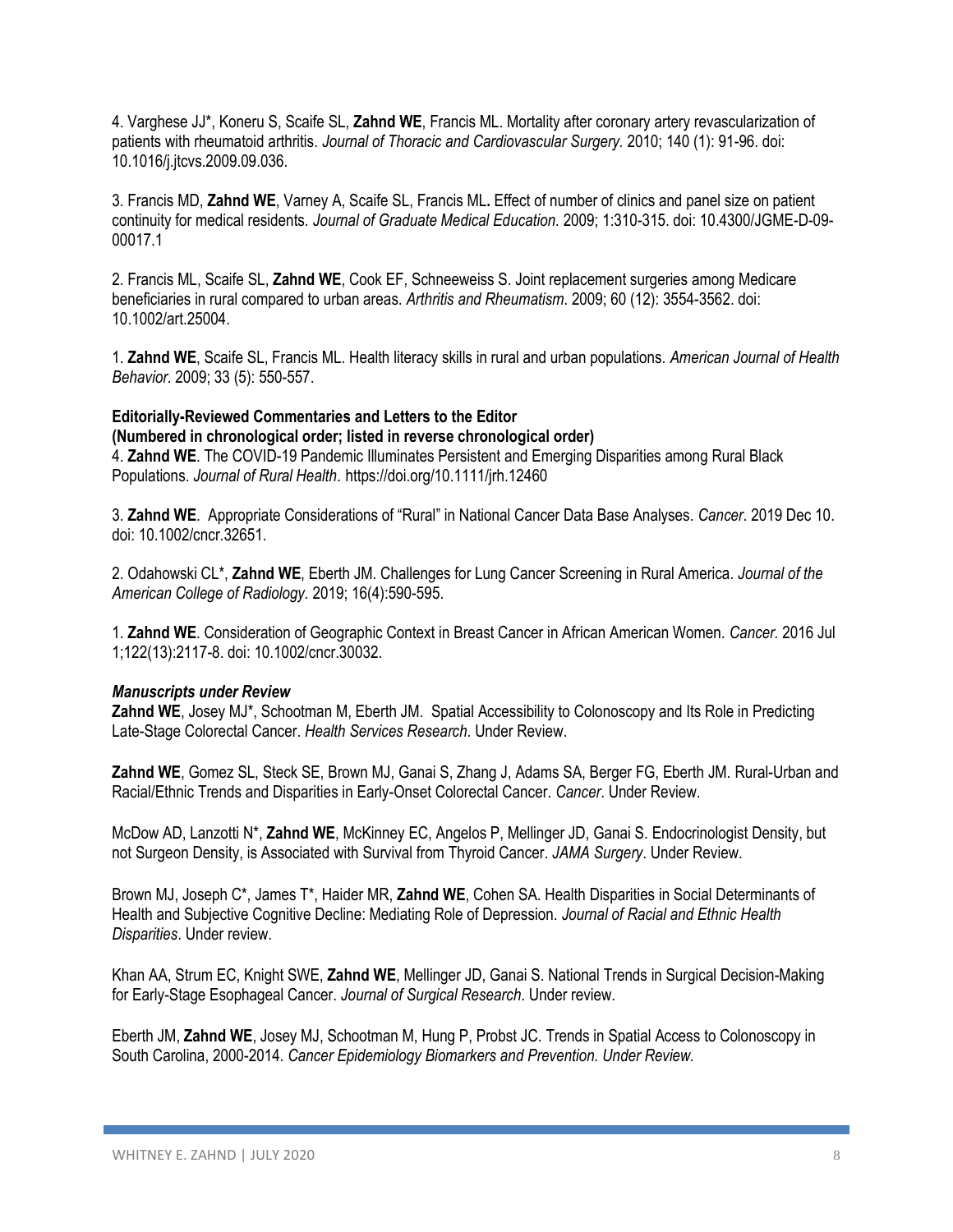Hung P, **Zahnd WE**, Brandt HM, Adams SA, Wang S, Eberth JM. Cervical Cancer Survival and Time to Treatment Initiation: the Role of Residential Proximity to Cancer Care. *Gynecologic Oncology.* Under Review.

Adams SA, **Zahnd WE**, Ranganathan R\*, Hung P, Brown M, Truman S\*, Biesecker C\*, Kirksey V\*, Eberth JM. Rural and Racial Disparities in Colorectal Cancer Incidence and Mortality in South Carolina, 1996 – 2016. *Journal of Rural Health*. Under Review.

Ranganathan R\*, **Zahnd WE+,** Harrison SE, Brandt HM, Adams SA, Eberth JM. Spatial Access to Vaccine for Children Providers in South Carolina: Implications for HPV Vaccination. *Preventing Chronic Disease*. Under Review.

Benavidez GA\*, Zgodic A\*, **Zahnd WE**, Eberth JM. Disparities in Being Up to Date With Breast, Cervical, and Colorectal Cancer Screening Among Women in The United States: An Analysis of 2018 BRFSS Data. *Preventing Chronic Disease*. Submitted for Initial Review.

**Non-Refereed Publications, Reports, Policy Briefs, and Professional Organization Commentaries (Numbered in chronological order; listed in reverse chronological order)** 6. Probst JC, McKinney SH, **Zahnd WE**, Haynes E. Perceived Facilitators and Barriers to Rural Nursing Practice. <https://www.ruralhealthresearch.org/alerts/295> [policy brief]

5. **Zahnd WE** and Ganai S. Access to Cancer Care in Rural Populations: Barriers and Solutions. 2019 April 3. *ASCO Daily News*.<https://dailynews.ascopubs.org/do/10.1200/ADN.19.190161/full/> [commentary]

4. **Zahnd WE**. Leveraging Cancer Registry Data to Study Breast Cancer Disparities in the Lower Mississippi Delta Region. 2018 September 13. *NAACCR Review*. [https://www.naaccr.org/leveraging-cancer-registry-data-to-study](https://www.naaccr.org/leveraging-cancer-registry-data-to-study-breast-cancer-disparities-in-the-lower-mississippi-delta-region/)[breast-cancer-disparities-in-the-lower-mississippi-delta-region/](https://www.naaccr.org/leveraging-cancer-registry-data-to-study-breast-cancer-disparities-in-the-lower-mississippi-delta-region/) [commentary]

3. Heitkamp R, Hamel R, **Zahnd W**. Franklin-Williamson Healthy Communities Coalition Focus Group Results Report. Springfield, IL: Center for Clinical Research, Southern Illinois University School of Medicine; July 2014. [report]

2. **Zahnd WE**, Mueller GS, Garner K, Jenkins WD, Steward DE. Cancer in Rural Illinois, 1990-2010: Incidence, Mortality, Staging, and Access to Care. Springfield, IL: Center for Clinical Research, Southern Illinois University School of Medicine; April 2014. Available at [http://www.siumed.edu/sites/default/files/u1221/cancer\\_in\\_the\\_rural\\_illinois\\_final.pdf](http://www.siumed.edu/sites/default/files/u1221/cancer_in_the_rural_illinois_final.pdf) [report]

1. Jenkins WD, Kovach R, **Zahnd WE**. STD cases still high, with Gonorrhea showing increasing antibiotic resistance. *Emergency Medicine News.* 2011. 33(9) [non-referred publication]

# **Published Abstracts**

# **(Numbered in chronological order; listed in reverse chronological order)**

21. Petermann VM\*, Vanderpool RC, Eberth JM, Rohweder C, Teal R, Stradtman L, Frost E, Trapl E, Koopman Gonzalez S, Vu T, Ko L, Cole A, Farris PE, Shannon J, **Zahnd WE**, Lee J. Assessing Cancer Programs' Financial Resources for Rural Cancer Patients. *Journal of Clinical Oncology*. 2019; 37 (27\_suppl): 165-165. DOI: 10.1200/JCO.2019.37.27\_suppl.165.

20**.** Day J\*, Prakash V, **Zahnd W**, Mahmood M\*, Poola VP, Raknic J, Ganai S. Analysis of County-level Access to Specialized Providers on Colorectal Cancer Incidence and Mortality in Illinois*. Gastroenterology*. 2019; 156 (6):S1434-1435.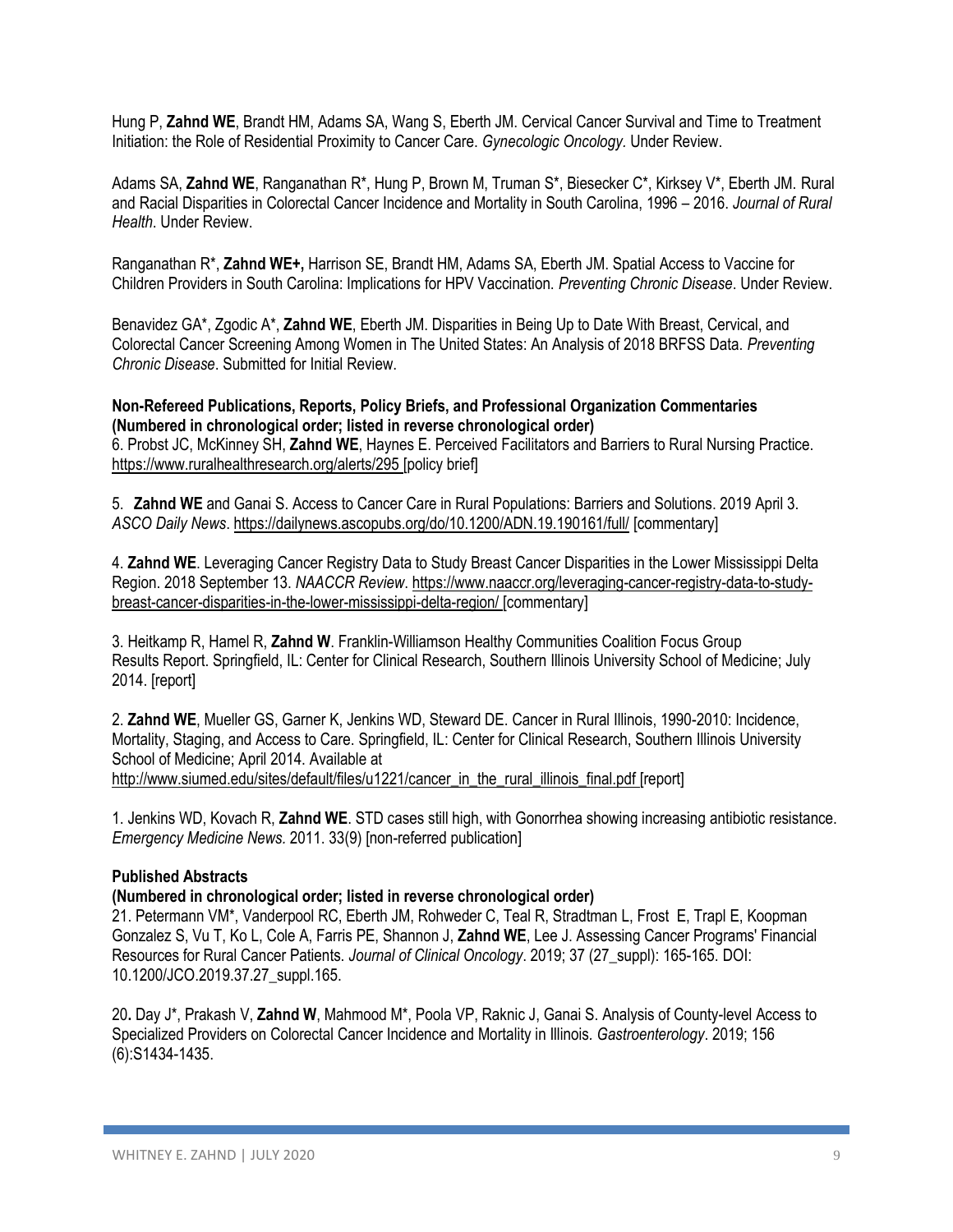19. Taylor S\*, Khan AA\*, **Zahnd W**, Ganai S. Gastrointestinal Cancer Incidence and Trends in United States Rural and Urban Populations. *Gatroenterology*.2019; 156 (6):S1382.

18. Babatunde O\*, Adams SA, Eberth JM, **Zahnd WE**, Felder TM, Moran R, Hebert JR. A Comparison of Mortalityto-Incidence Ratio with Survival Analyses in Assessing Racial Breast Cancer Disparities Across South Carolina Counties. *Cancer Epidemiology Biomarkers and Prevention.* 2019; 28(3):620.

17. **Zahnd WE**, McLafferty S, Sherman R, Farner S, Klonoff-Cohen H, Rosenblatt K. Spatial accessibility to mammography services in the Lower Mississippi Delta states. *Cancer Epidemiology Biomarkers and Prevention.* 2018; 27 (7 Suppl):C87.

16. Mahmood M\*, **Zahnd WE**, Ganai S. Spatial analysis of radiation oncology access disparities within Illinois: Implications for rural cancer care. *Journal of Clinical Oncology.* 2018; 36: e18644.

15. **Zahnd WE**, Rodriguez C, Jenkins WD. Rural-Urban Differences in Human Papillomavirus-Associated Cancer Trends and Rates. *Annals of Epidemiology*. 2017; 8:508-509.

14. MacKinney E\*, **Zahnd W**, Sturm E\*, Mellinger JD, Ganai S. An Exploration of Regional and Rural-Urban Differences in Pancreas Cancer Surgery. *Gastroenterology*. 2017; 152(5):S1273-S1274.

13. Sturm E\*, **Zahnd W**, MacKinney E\*, Mellinger JD, Ganai S. Rural-Urban and Regional Differences in Receipt of Esophagectomy for Early-Stage Esophagus Cancer. *Gastroenterology*. 2017; 152(5):S1216.

12. Strum EC\*, **Zahnd W**, Mellinger JD, Ganai S. National Trends in Local Excision and Esophagectomy for cT1N0 esophageal cancer. *Journal of Clinical Oncology*. 2017; 34 (4 Suppl): 62.

11. **Zahnd W,** McQueen A, Lobb R, Diaz-Sylvester P, Brard L. Rural-urban and access to care differences in cervical cancer stage at diagnosis. *Cancer Epidemiology Biomarkers and Prevention*. 2017; 26 (2 Suppl): C45.

10. Canopy E\*, **Zahnd W,** Breslin TM, Rea DJ, Mellinger JD, Ganai S. National Trends of the Impact of Rurality on Breast Cancer Surgery. *Annals of Surgical Oncology*. 2016; 23: S58-S59.

9. Regan J\*, **Zahnd W**, Kistner B\*, Ali A, Mellinger JD, Ganai S. Rural Disparities in Esophageal Cancer Outcomes Based on Distance From Endoscopic Ultrasound (EUS)-Trained Gastroenterologists. *Gastroenterology*. 148(4): S-1157.

8. Sadowski D\*, Frye T\*, Alanee S, **Zahnd W**, Jenkins W, Dynda D, Mueller G, McVary K. Impact of County Rurality and Urologist Density on Urologic Cancer Mortality in Illinois. *The Journal of Urology.* 2015; 193 (4): e104.

7. Kistner B\*, **Zahnd W**, Ali A, Mellinger JD, Ganai S. Exploration of rural disparities in pancreatic cancer staging and mortality to incidence ratio in Illinois. *Annals of Surgical Oncology*. 2015; 22(S1): S159.

6. Kistner B\*, **Zahnd W**, Ali A, Mellinger JD, Ganai S. Exploration of rural disparities in pancreatic cancer staging and mortality to incidence ratio in Illinois. *Journal of Clinical Oncology.* 2015; 33 (3)Suppl: 260.

5. Mueller G, **Zahnd W**, Garner K, Heitkamp R, Jenkins W, Boehler M, Land D, Steward D. The "Mini-Report": Use of CBPR to create a practical tool to address lung cancer disparities in rural communities. *Cancer Epidemiology Biomarkers and Prevention*. 2014; 23(11)Suppl: A40.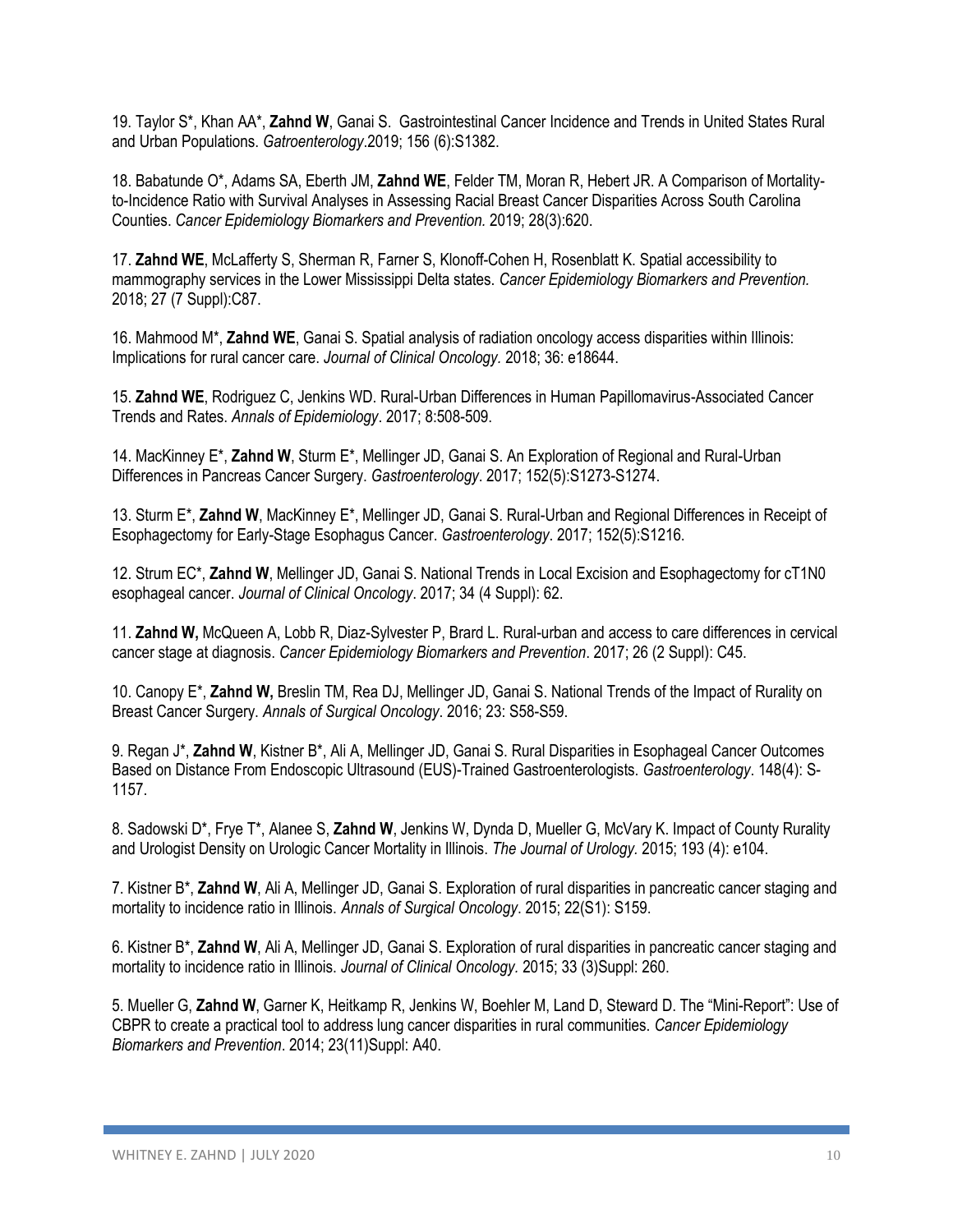4. **Zahnd W**, Steward D, Jenkins W, Andoh J, Mueller G, Puczynski S. Barriers to completion of a free colorectal cancer screening program in a low-income population. *Cancer Epidemiology Biomarkers and Prevention.* 2014; 23 (11)Suppl: B95.

3. Rethnam R, Henke JQ, Hopkins-Price P, Scaife S, **Zahnd WE**, Francis ML. Survival Benefit with pulmonary artery catheter placement in patients with combined sepsis and congestive heart failure compared to patients with only sepsis or congestive heart failure. *Critical Care Medicine*. 2008; 36 (12):A160.

2. Varghese JJ\*, Koneru S, Scaife SL, **Zahnd W**, Rumman S, Francis ML. Clinical implications of the choice of therapy for patients with rheumatoid arthritis and lupus after acute myocardial infarction. *Journal of the American College of Cardiology.* 2008; 51 (10): B62.

1.Varghese JJ\*, Koneru S, Scaife SL, **Zahnd W**, Francis ML. Improved in-hospital mortality of rheumatoid arthritis patients undergoing coronary revascularization procedures: Rheumatoid arthritis paradox. *Journal of the American College of Cardiology.* 2008; 51 (10): A260.

# **RESEARCH SUPPORT**

# **Current or Secured**

Planning for Implementation of Evidence-Based Cancer Screening Practices in Rural Health Clinics Source: South Carolina Center for Rural and Primary Care Rural Innovations Cooperative Agreement Program Period: 09/2019-08/2021 Role: Co-Investigator Co-PIs: Jan Eberth and Heather Brandt

Rural Health Research Grant Program Cooperative Agreement

Project 1: Rural-Urban Cancer Disparities and Cancer Prevention and Control Activities in Rural Healthcare Settings

Project 2: Development and Pilot Testing of Cancer Prevention and Control Interventions in Rural Health Clinics Source: Federal Office of Rural Health Policy Rural Health Research Grant Program Cooperative Agreement Period: 09/2019-08/2020 Role: Co-Investigator (Both Projects) PI: Jan Eberth Total Costs: \$545,370

Big Data Health Science Center

Source: USC Office of the Vice President of Research/Provost Office (Excellence Initiative Project) Period: 05/2020-09/2020 Role: Geospatial Core Co-Director PI: Xiaoming Li Total Costs:\$35,000

The MISSION Act's impact on rural veteran access to and experience of care: views of rural Veterans and non-VA primary care clinics PLUS VA clinics and community service organizations

Source: Veterans Rural Health Resource Center-Oregon (Oregon Health & Science University) Period:04/2020-09/2020 Role: Subcontract PI PI: Melinda Davis Total Costs of Subcontract: \$10,000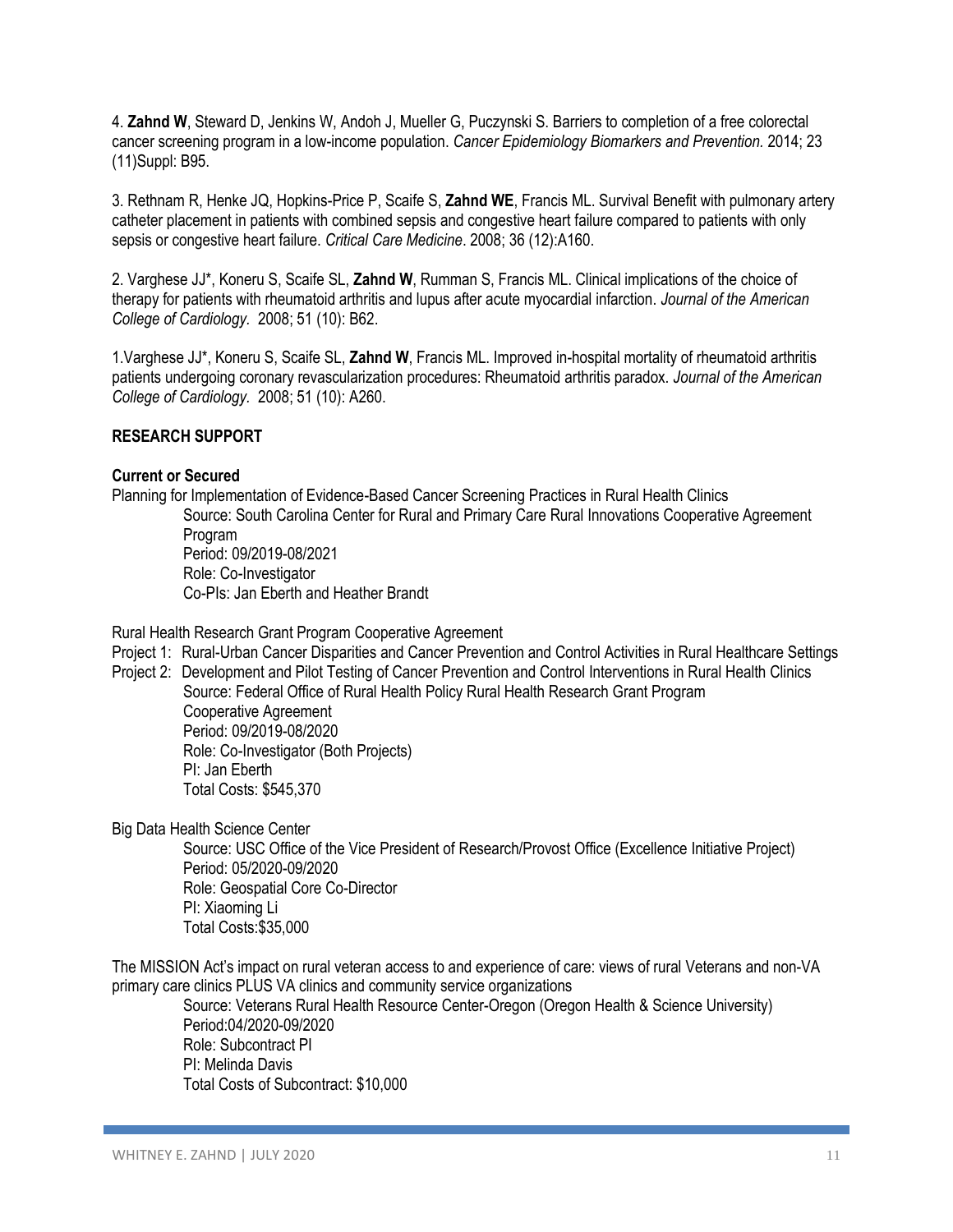Racial/Ethnic, Geographic, and Socioeconomic Disparities in Molecular Testing among Breast Cancer Patients Source: American Cancer Society Institutional Research Grant Period: 06/2020-05/2021 Role: Principal Investigator Total Costs: \$20,000

# **Pending**

Lung Cancer Screening to Treatment Pathways for Rural Patients Source: National Cancer Institute (R01) Period: 01/2021-12/31/25 Role: Co-Investigator PI: Jan Eberth Total Direct Costs: \$2,548,723

A Spatial Approach to Evaluating Potential and Realized Access to Broadband Services--A "Super-Determinant of Health"

Source: University of South Carolina Big Data Health Science Center Pilot Program Period: 07/2020-12/2021 Role: Principal Investigator Total Costs: \$34,348

#### Rural Health Research Center Program Cooperative Agreement

Source: Federal Office of Rural Health Policy Period: 09/2020-08/2024 Role: Co-Investigator PI: Jan Eberth Total Costs: \$2,800,000

An Investigation of Racial and Geospatial Disparities in the Utilization, Adherence, and Economic Cost to Targeted Therapies for Breast Cancer

Source: University of South Carolina Big Data Health Science Center Pilot Program Period: 07/2020-6/2022 Role: Co-Investigator PI: Swann Adams Total Costs: \$50,000

Geographic, Diagnosing Facility, and Demographic Disparities in Screen-Detected Lung Cancers among Medicare Beneficiaries: a SEER-Medicare Analysis

Source: Lung Cancer Research Foundation Research Grant on Disparities in Lung Cancer Period: 12/2020-11/2022 Role: Principal Investigator Total Costs: \$148,448

#### **Completed**

Rural Health Research Grant Program Cooperative Agreement Project: Rural Colon and Cervical Cancer (RCCC) Environmental Scan Source: Federal Office of Rural Health Policy Period: 09/2018-08/2019 Role: Post-Doctoral Researcher PI: Jan Eberth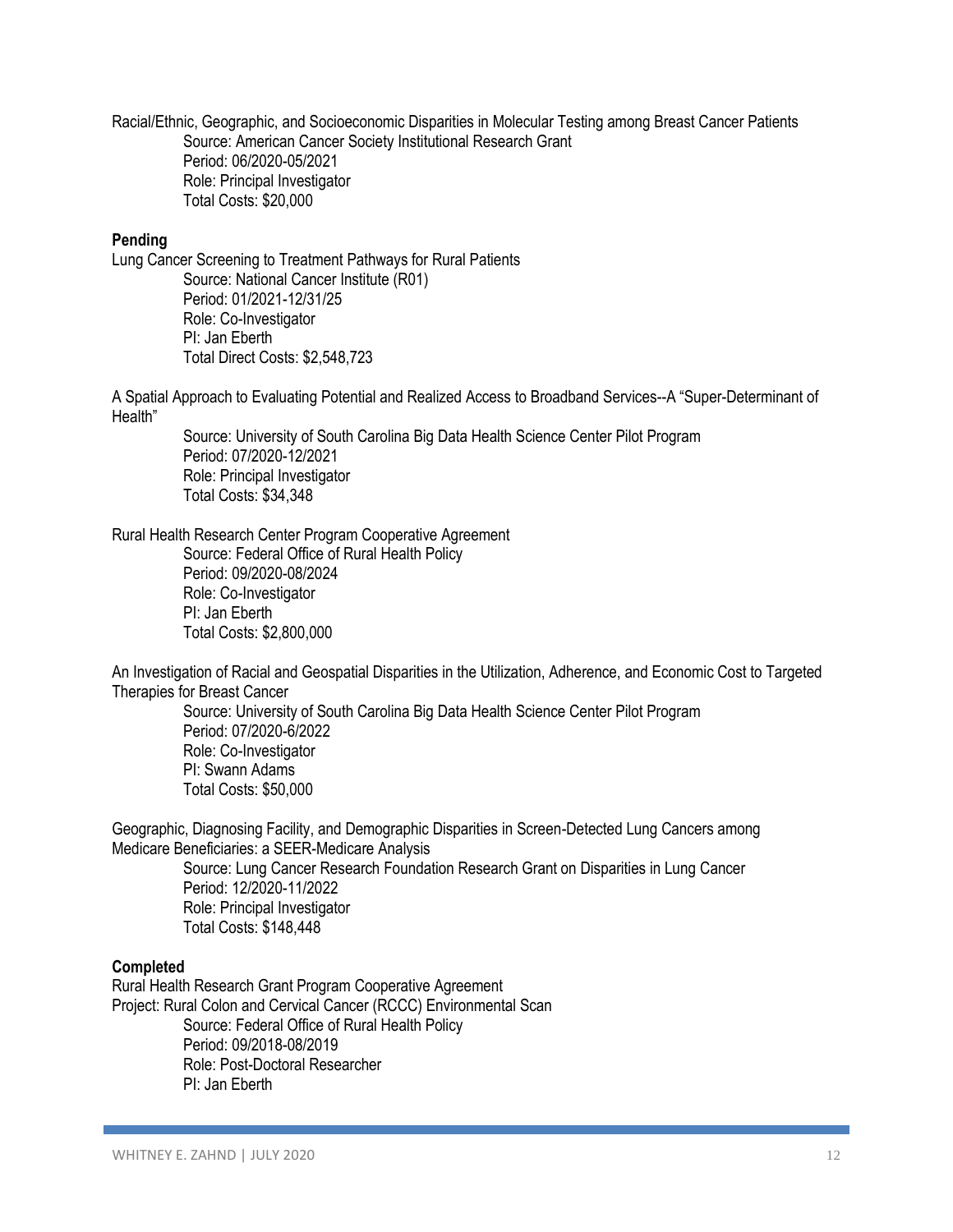Ending Transmission of HIV, HCV, and STDs and Overdose in Rural Communities of People who Inject Drugs (ETHIC) Source: National Institute of Health (1UG3DA044829-01) Period: 08/2017-07/2018 Role: Co-Investigator PIs: Wiley Jenkins; Mai Pho Spatial Analysis of Radon Testing and Mitigation in Illinois: A Public Health Perspective Source: Environmental Protection Agency State Indoor Radon Grant Period: 07/2015-09/2018 Role: Co-Investigator PI: Tracey Smith Spatial Analysis of Rural Disparities in Staging and Oncologic Outcomes for Esophageal and Pancreas Cancer Source: Society for Surgery of the Alimentary Tract Health Disparities Award Period: 07/2015-06/2017 Role: Data Manager and Analyst PI: Sabha Ganai Illinois Comprehensive Cancer Control Plan 2016 Source: Illinois Department of Public Health Period: 02/2016-12/2016 Role: Program Manager PI: Wiley Jenkins Community Health Needs Assessment Secondary Data Reports for 5 Hospital Sisters Health System (HSHS) **Hospitals** Source: Hospital Sisters Health System Period: 09/2014-06/2015 Role: Project Manager PI: David Steward Geospatial Analysis of Potential Environmental Causes of Cancer in Illinois Source: Caryl Towsley Moy, PhD, Endowed Fund for Collaborative Research Period: 02/2014-01/2015 Role: Data Manager and Analyst PI: Wiley Jenkins Proposal to characterize cancer patient and family member health literacy and identify communication modifications and complementary strategies Source: Memorial Medical Center Foundation Period: 02/2013-01/2014 Role: Data Manager PI: Wiley Jenkins Central Illinois Colorectal Cancer Screening Research Initiative Source: American Cancer Society, Illinois Division Period: 08/2012-07/2014 Role: Data Manager PI: David Steward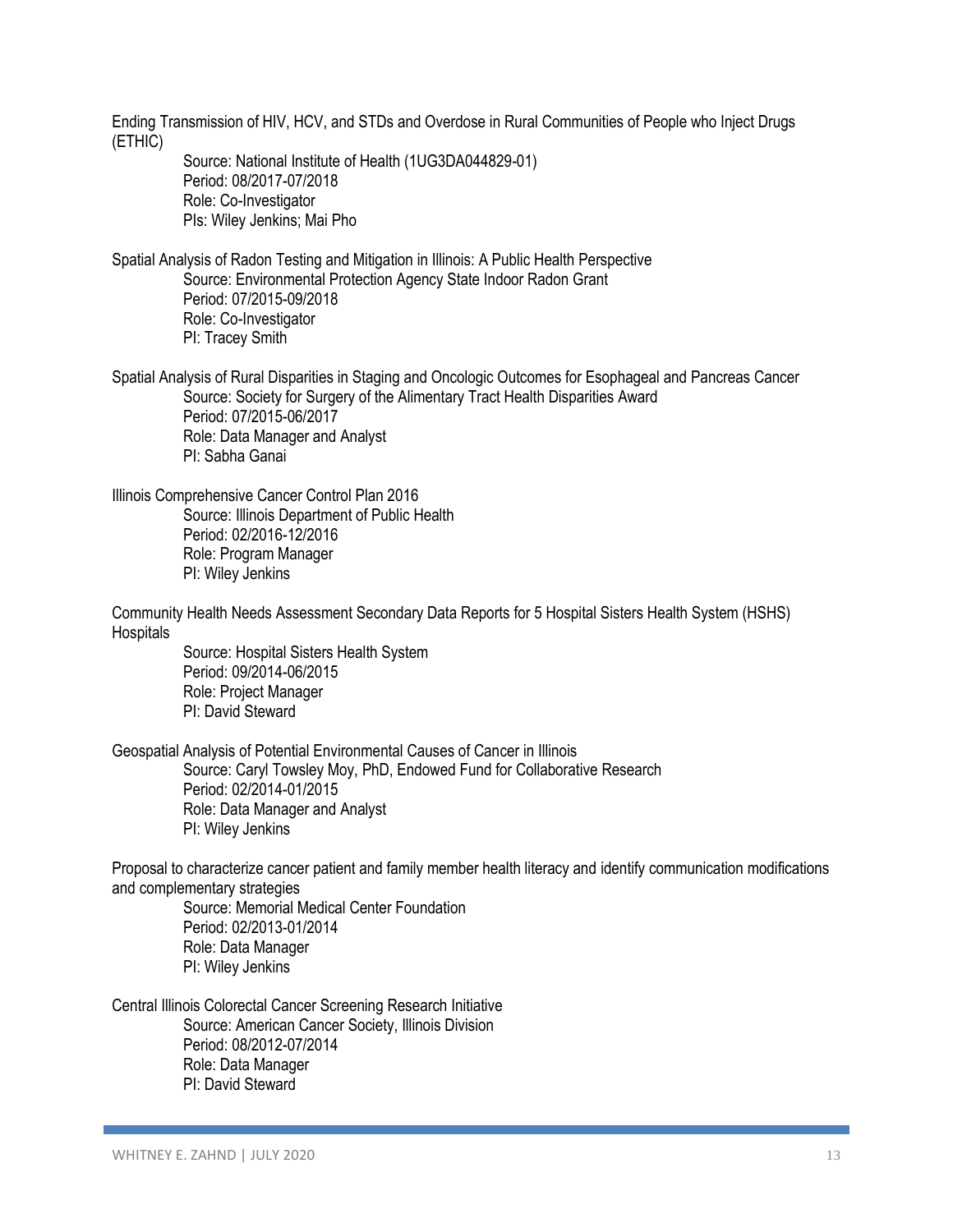Collaboration to Reduce Lung Cancer Disparities in the Southern Illinois Delta Region Source: American Cancer Society, Illinois Division Period: 07/2012-06/2014 Role: Project Manager PI: David Steward

Community Engagement and Medical Student Education for Child Health Promotion Source: Portes Foundation Period: 07/2012-06/2013 Role: Data Manager PI: Harald Lausen

Effectiveness of Screening ED Patients for Genital and Oropharyngeal Chlamydial and Gonorrheal Infections Source: Memorial Medical Center Foundation Period: 02/2012-01/2013 Role: Data Manager PI: Wiley Jenkins

Adams County Children's Mental Health Partnership Source: Illinois Children's Healthcare Foundation Period: 09/2011-5/2014 Role: Data Manager PI: Shirley Longlett

Springfield Collaborative for Active Child Health

Source: Blue Cross Blue Shield of Illinois Healthy Kids, Healthy Families Grant Period: 07/2011-06/2015 Role: Data Manager and Analyst PI: David Steward

Feminine Hygiene Practices, Bacterial Vaginosis, and Sexually Transmitted Infections in US Women Source: Arnold O. Beckman Award Period: 05/2006-05/2007 Role: Graduate Research Assistant PI: Caitlinn Sionean

# **CONFERENCES AND SYMPOSIA**

# **Conference Presentations**

# **(Numbered in chronological order; listed in reverse chronological order) \*Indicates student or medical resident presenter**

91. Zgodic A\*, **Zahnd W**, Studts J, Miller D, Eberth J. Adjustment of complex survey design weights for multilevel modeling: An application using optional BRFSS modules on lung cancer screening. American Public Health Association Annual Meeting and Expo.2020 October 24-28. San Francisco, CA [accepted oral presentation].

90. **Zahnd W**, Crouch E, Hung P, Eberth J. Rural Minority Disparities across the Life Span. National Rural Health Association Health Equity Conference. Plenary session presented virtually due to COVID-19

89. Zgodic A\*, Eberth JM, **Zahnd WE**, Adams SA, Hudson MF. Impact of Patient Metropolitan Status and Facility Region on Disparities in Needle Biopsy Receipt for Breast Cancer Diagnosis. National Rural Health Association Health Equity Conference. Poster presented virtually due to COVID-19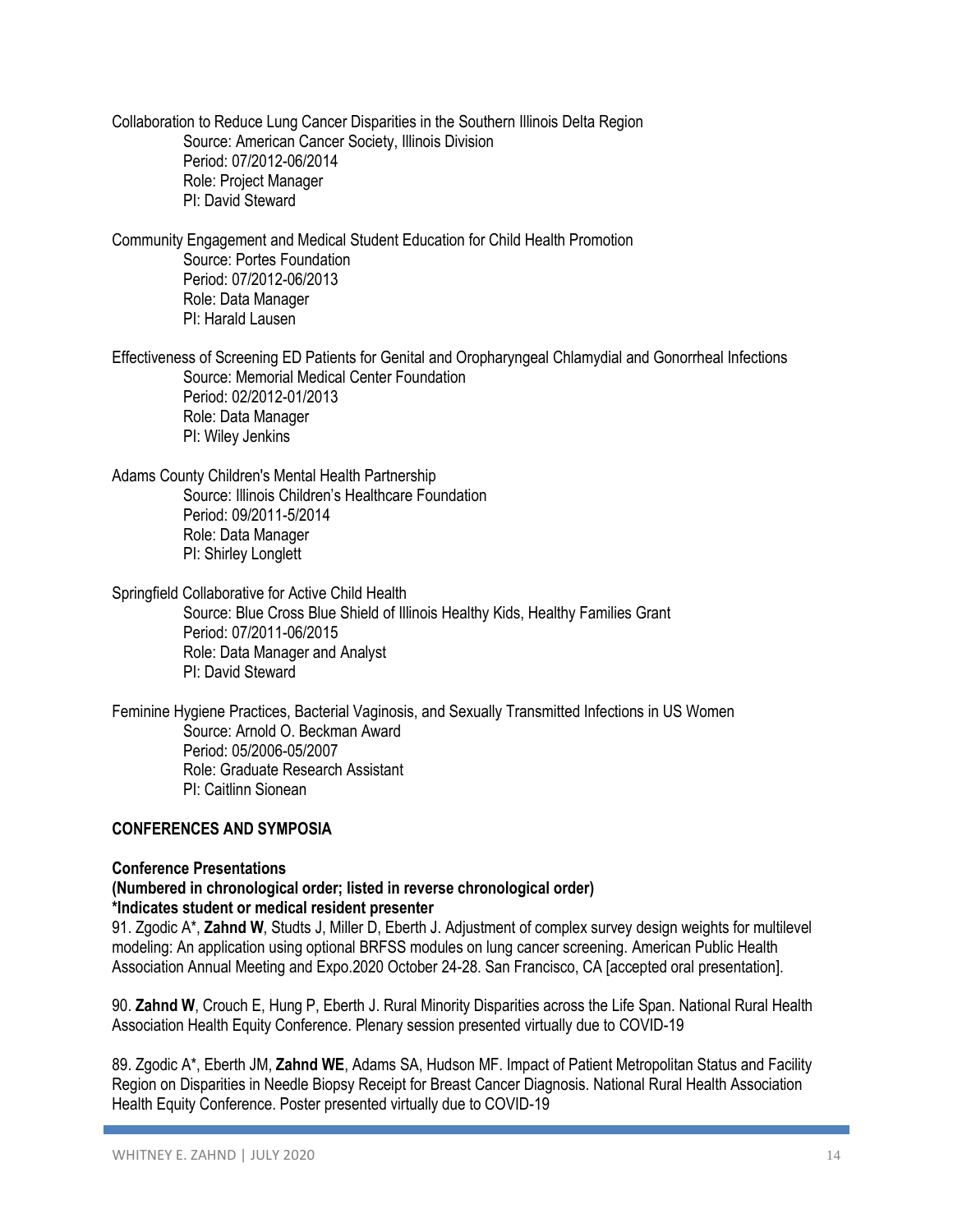88.Zgodic A\*, Benavidez GA\*, **Zahnd WE**, Eberth JM. Factors Associated with Lung Cancer Screening in Urban vs. Rural Individuals at Risk for Lung Cancer. National Rural Health Association Health Equity Conference. Presentation presented virtually due to COVID-19.

87. Benavidez GA\*, Zgodic A\*, **Zahnd WE**, Eberth JM. Sociodemographic Factors Associated with Mammography in The United States. National Rural Health Association Annual Conference. [accepted poster]

86. Benavidez GA\*, Zgodic\* A, **Zahnd,WE**, Eberth JM. Disparities in Cervical Cancer Screening in The United States. 3rd Annual NCI Symposium on Cancer Health Disparities.16-17 April 2020. Bethesda, MD. [accepted oral presentation—conference postponed due to COVID-19]

85. **Zahnd WE**, Petermann V\*, Teal R, Vu M, Vanderpool RC, Rohweder C, Askelson N, Edward JE, Farris PE, Koopman Gonzalez SJ, Ko LK, Eberth JM, Cancer Prevention and Control Research Network Rural Cancer Workgroup. Interventions to Address the Financial Burden of Cancer Care: Recommendations from the Field. American Society of Preventive Oncology 44th Annual Meeting. 22-24 March 2020. [poster-presented via Twitter as conference was virtual due to COVID-19].

84. **Zahnd WE**, Petermann V\*, Teal R, Vu M, Vanderpool RC, Rohweder C, Farris PE, Askelson N, Stradtman L, Koopman Gonzalez SJ, Vu T, Eberth JM, Cancer Prevention and Control Research Network Rural Cancer Workgroup. Financial Navigation Staff Perspectives on the Patients' Financial Burden of Cancer Care. American Society of Preventive Oncology 44th Annual Meeting. 22-24 March 2020. Tucson, AZ [online only abstract].

83. **Zahnd WE**, Gomez SL, Steck SE, Brown MJ, Ganai S, Zhang J, Adams SA, Berger F, Eberth JM. Joint Rural-Urban and Racial/Ethnic Disparities in Early-Onset Colorectal Cancer Incidence and Trends. 44th Annual American Society of Preventive Oncology conference. March 22-24, 2020. Tucson, AZ [online only abstract]

82. Benavidez G\*, Zgodic A\*, **Zahnd W**, Eberth JM. Demographics of Breast Cancer Screening in South Carolina. 13th Annual Carolina Women's Health Forum. 5 March 2020. Columbia, SC [poster].

81. **Zahnd WE**, Josey MJ, Schootman M, Eberth JM. Using Two-Step Floating Catchment Area Methods to Evaluate Spatial Accessibility to Colonoscopy and Their Ability to Predict Late-Stage Colorectal Cancer. 2020 Big Data Health Science Center Conference. 8-11 February 2020. Columbia, SC [poster].

80. Brown MJ, Patterson RC\*, Haider MR, **Zahnd W,** Cohen SA. Social determinants of health matter: Association with cognition and disparities by sex and race/ethnicity in the Deep South. American Public Health Association Annual Meeting. 2-6 November 2019. Philadelphia, PA [poster]

79. Petermann VM\*, Vanderpool RC, Eberth JM, Rohweder C, Teal R, Stradtman L, Frost E, Trapl E, Koopman Gonzalez S, Vu T, Ko L, Cole A, Farris PE, Shannon J, **Zahnd WE**, Lee J\*. Assessing Cancer Programs' Financial Resources for Rural Cancer Patients. American Society of Clinical Oncology Quality Care Symposium. 6-7 September 2019. San Diego, CA. [poster]

78. Day J\*, Prakesh V, **Zahnd W**, Mahmood M\*, Poola VP, Rakinic J, Ganai S. Analysis of County-level Access to Specialized Providers on Colorectal Cancer Incidence and Mortality in Illinois. Digestive Disease Week. 19-21 May 2019. San Diego, CA. [poster]

77. Taylor S\*, **Zahnd W**, Ganai S. Gastrointestinal Cancer Incidence and Trends in United States Rural And Urban Populations. Digestive Disease Week. 19-21 May 2019. San Diego, CA. [oral presentation]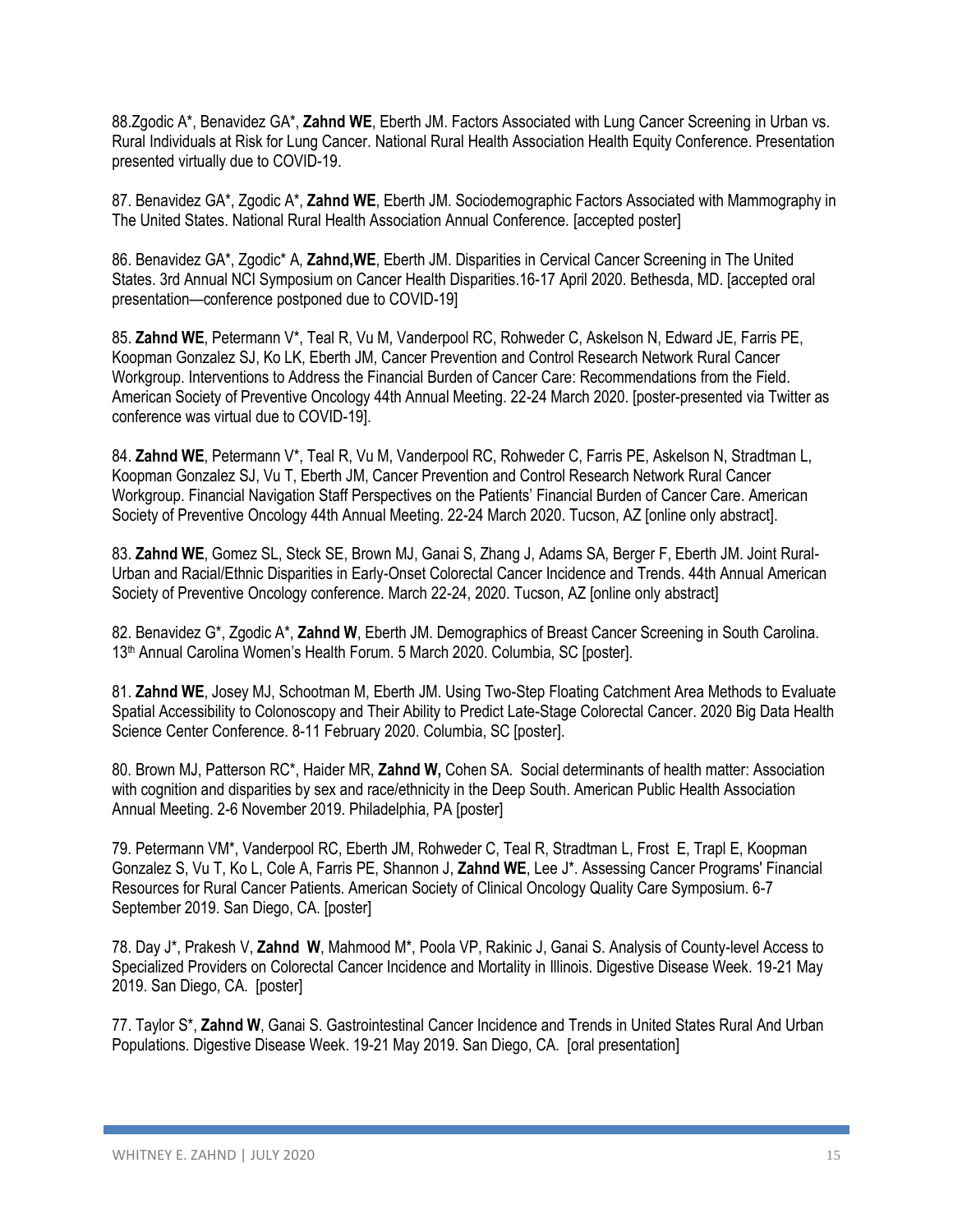76. Hung P, Deng S\*, **Zahnd W**, Adams S, Olatosi B, Crouch E, Eberth J. Urban-rural disparities in access to colorectal and cervical cancer care specialists. National Rural Health Association Conference. 8-10 May 2019. Atlanta, GA. [poster]

75. Biesecker C\*, **Zahnd W**, Adams S, Eberth JM. Mapping Cervical Cancer Access and Prevention in SC. National Rural Health Association Health Equity Conference. 7 May 2019. Atlanta, GA [poster]

74. Probst JC, Breneman C, **Zahnd W**. Rural-Urban Trends in Infant and Youth Mortality. 42nd Annual National Rural Health Association Conference. 8-10 May 2019. Atlanta, GA. [oral presentation]

73. **Zahnd W**, Davis M, Rotter JS\*, Vanderpool RC, Perry CK, Shannon J, Ko LK, Wheeler SB, Odahowski CL\*, Farris PE, Eberth JM. Financial Problems among Rural and Urban Cancer Survivors. 42nd Annual National Rural Health Association Conference. 8-10 May 2019. Atlanta, GA. [poster]

72. Probst JC, Hunt McKinney S, Outeen S, **Zahnd W,** Haynes E. Educational gaps a barrier to rural nursing practice. 42<sup>nd</sup> Annual National Rural Health Association Conference. 8-10 May 2019. Atlanta, GA. [poster]

71. Brandt H, Eberth J**, Zahnd W.** Cancer Prevention and Control Research in Rural Populations.42nd Annual National Rural Health Association Conference. 8-10 May 2019. Atlanta, GA. [panel presentation]

70. Biesecker C\*, **Zahnd WE**, Adams SA, Eberth JM. Mapping Cervical Cancer Access and Prevention in SC. Discover USC, 26 April 2019. Columbia, SC. [poster]

69. Lee J\*, **Zahnd WE**, Eberth JM. Financial Toxicity Among Rural Cancer Patients in South Carolina. Discover USC, 26 April 2019. Columbia, SC. [poster]

68. Zgodic A\*, **Zahnd WE**, Eberth JM. Evaluating disparities in lung cancer screening uptake using the Behavioral Risk Factor Surveillance System. Discover USC, 26 April 2019. Columbia, SC.[poster]

67. Biesecker C\*, **Zahnd WE**, Adams SA, Eberth JM. Mapping Cervical Cancer Access and Prevention in SC. Clyburn Health Disparities Lecture, 23 April 2019. Columbia, SC. [poster]

66. Odahowski C\*, **Zahnd W**, Davis M, Perry C, Vanderpool R. Financial Hardship among Rural Cancer Survivors in the U.S. 43rd Annual American Society of Preventive Oncology Conference. 10-12 March 2019.Tampa, FL. [poster]

65. Babatunde O\*, Adams SA, Eberth JM, **Zahnd WE**, Felder TM, Moran R, Hebert JR. A comparison of Mortality-to-Incidence ratio with survival analyses in assessing racial breast cancer disparities across South Carolina Counties. 43rd Annual American Society of Preventive Oncology Conference. 10-12 March 2019.Tampa, FL. [oral presentation]

64. Eberth JM, Odahowski CL\*, **Zahnd WE**. Geographic Disparities in Lung Cancer Screening in the U.S. 43rd Annual American Society of Preventive Oncology Conference. 10-12 March 2019.Tampa, FL. [poster]

63. Eberth JM, **Zahnd WE**, Josey MJ\*, Schootman M, Probst JC. Temporal Trends in Spatial Access to Colonoscopy in South Carolina. 43rd Annual American Society of Preventive Oncology Conference. 10-12 March 2019.Tampa, FL. [online only abstract]

62. Deshpande M, **Zahnd W**, Bandy L\*, Lorenson J\*, Fifer A. Spatial analysis of disparities in asthma treatment among adult asthmatics. American Pharmacists Association Annual Meeting. 22-25 March 2019. Seattle, WA [poster]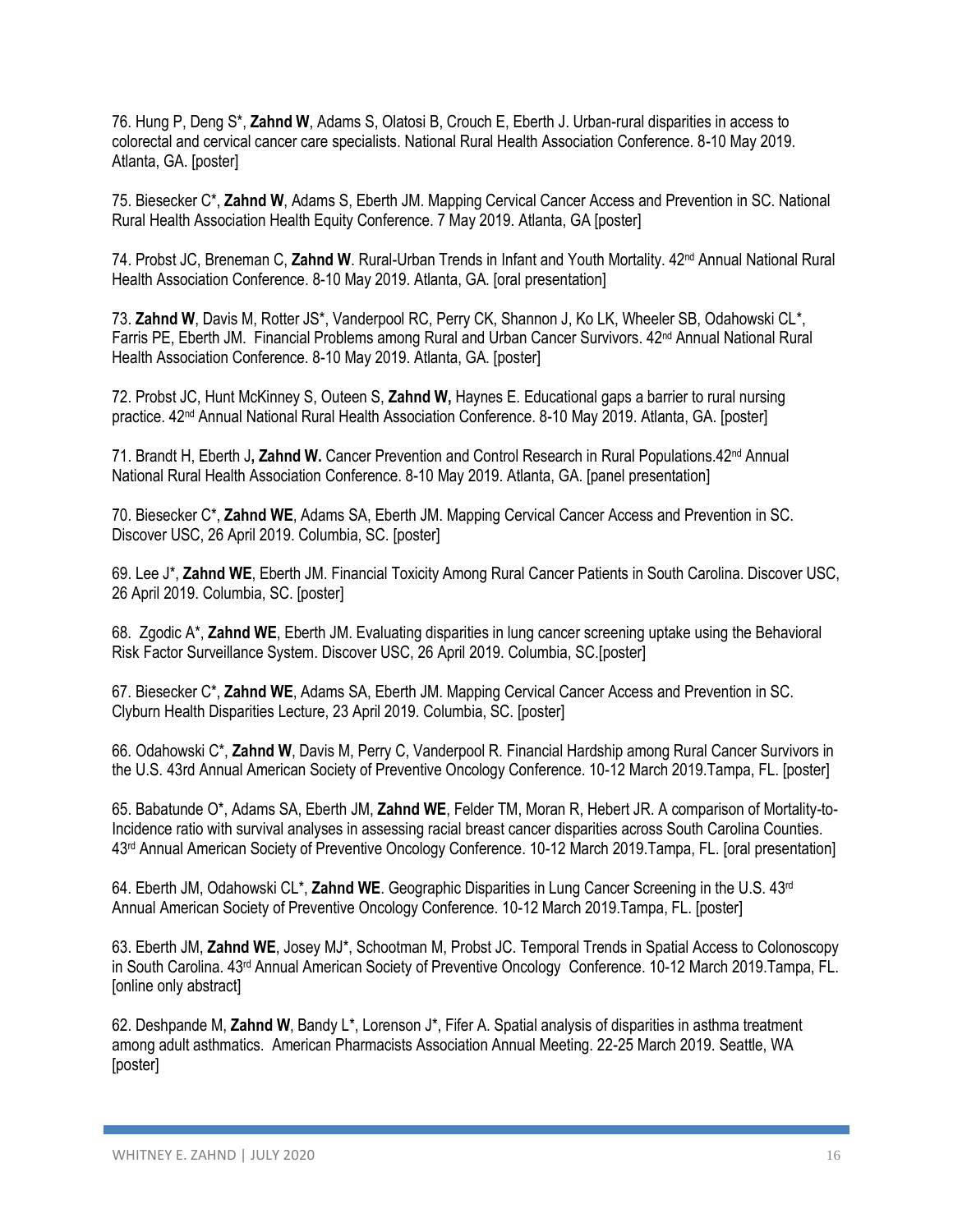61. Taylor S\*, **Zahnd WE**, Ganai S. Rural-urban and racial/ethnic disparities in hepatocellular carcinoma incidence. 14th Annual Academic Surgical Congress. 5-7 February 2019. Houston, TX. [oral presentation]

60. Day J\*, **Zahnd WE**, Poola P, Rakinic J, Ganai S. Spatial Accessibility to Colorectal Cancer Care in the State of Illinois. 14th Annual Academic Surgical Congress. 5-7 February 2019. Houston, TX. [oral presentation]

59. **Zahnd W**, Thomas A, Crawford C, Capizzi, Jenkins W, Pho M. Utilization of Spatial Methods to Address the Rural Opioid Syndemic in a multi-site study. 2018 Addiction Health Services Research Conference. 17-19 October 2018. Savannah, GA. [panel]

58. Ellis K\*, McLuckie C\*, Navon L, Walblay K, Rodriguez C, Jenkins WD, Pho MT, **Zahnd WE**. Mapping the availability of opioid-related resources provided by local health departments. Illinois Public Health Association 77<sup>th</sup> Annual Conference. 5-7 September 2018. Normal, IL. [poster]

57. Eberth JM, Crouch E, Josey MJ\*, **Zahnd W**, Adams SA, Stiles B, Schootman M. Rural-urban differences in access to thoracic surgery in the United States, 2010-2014. Accelerating Rural Cancer Control Research Meeting. 30-31 May 2018. Bethesda, MD. [poster]

56. **Zahnd WE** and Eberth JM. A Conceptual Model for Multilevel Analysis in Rural Cancer Control. Accelerating Rural Cancer Control Research Meeting. 30-31 May 2018. Bethesda, MD. [poster]

55. Mahmood M\*, **Zahnd WE**, Ganai S. Spatial analysis of radiation oncology access disparities within Illinois: implications for rural cancer care. 2018 American Society of Clinical Oncology Annual Meeting. 1-5 June 2018. Chicago, IL. [online only abstract]

54. Rossi M\*, Buckley EJ\*, **Zahnd W**, Ganai S. Rural-Urban Differences in Time to Radiation among Breast Conserving Surgery Patients. 19<sup>th</sup> Annual Meeting of the American Society of Breast Surgeons. 2018 May 2-6. Orlando, FL. [poster]

53. Rossi M\*, Buckley EJ\*, **Zahnd W**, Ganai S. Rural-Urban Differences in Time to Radiation among Breast Conserving Surgery Patients. Illinois Chapter of the American College of Surgeons. 2018 April 29. Chicago, IL. [oral]

52. Jenkins WD, Watson K, **Zahnd W**, Matthews A, Bailey A, Patera J. Examining the Role of Dissemination and Implementation Science to Improve Lung Cancer Screening in Rural Communities. American Public Health Association 2017 Annual Meeting and Expo. 2017 November 4. Atlanta, GA. [poster]

51. **Zahnd W**, McLafferty S, Sherman R, Farner S, Klonoff-Cohen H, Rosenblatt K. Spatial Accessibility to Mammography Services in the Lower Mississippi Delta States. Tenth AACR Conference on the Science of Cancer Health Disparities in Racial/Ethnic Minorities and the Medically Underserved. 2017 September 25-28. Atlanta, GA. [poster]

50. **Zahnd WE**, Rodriguez C, Jenkins WD. Rural-urban differences in human papillomavirus-associated cancer: rates and trends. 2017 Annual Meeting of the American College of Epidemiology. 2017 September 24-28. New Orleans, LA. [poster]

49. Lawrence L\*, **Zahnd W,** Sharma A, Javadi P. Laryngeal cancer trends and the Affordable Care Act. American Academy of Otolaryngology-Head and Neck Surgery Foundation Annual Meeting. 2017 September 10-13. Chicago, IL. [oral]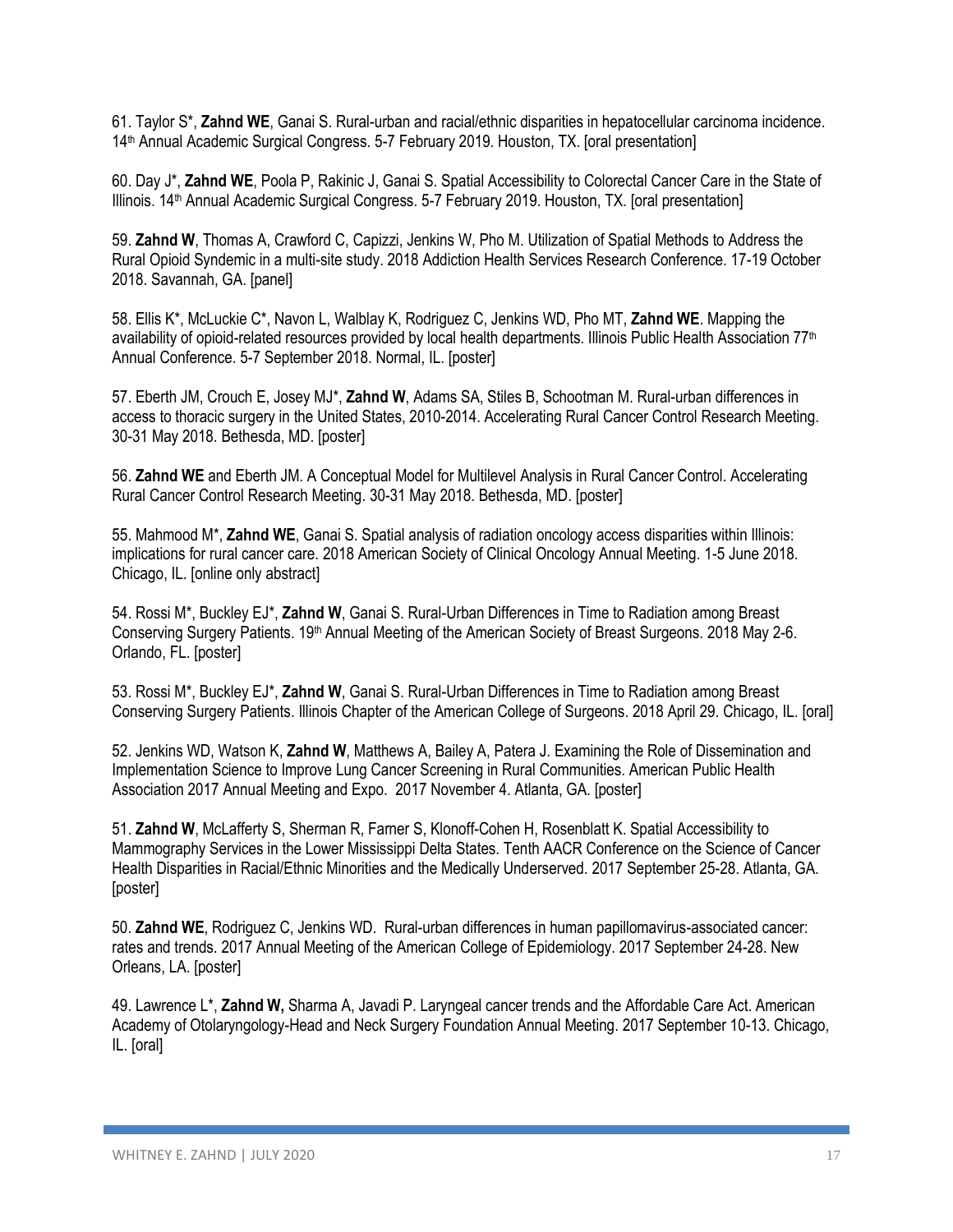48. **Zahnd W,** James A, Jenkins W, Colditz G, Steward D, Brard L. Cancer Incidence and Trends in Rural and Urban Populations in the United States. North American Association of Central Cancer Registries Annual Conference. 2017 June 16-23. Albuquerque, NM. [oral]

47. **Zahnd W**, Mueller-Luckey G, Sarver J. Utilization of ACS and Other Federal Data to Address Health Disparities in a Federally Designated Region. 2017 American Community Survey Data Users Conference. 2017 May 11-12. Arlington, VA. [oral]

46. Sturm E\*, **Zahnd WE**, MacKinney E\*, Mellinger JD, Ganai S. Rural-Urban and Regional Differences in Receipt of Esophagectomy for Early-Stage Esophagus Cancer. Digestive Disease Week. 2017 May 6-9. Chicago, IL. [oral]

45. MacKinney E\*, **Zahnd WE**, Sturm EC\*, Mellinger JD, Ganai S. An Exploration of Regional and Rural-Urban Differences in Pancreas Cancer Surgery. Digestive Disease Week. 2017 May 6-9. Chicago, IL. [poster]

44. Jenkins WD, **Zahnd WE**, Fogleman AJ, Mueller-Luckey GS. Rural Measures and Cancer Disparities Studies: Elucidating Intra-Rural Differences and Future Avenues for Research. Rural Cancer Control: Challenges & Opportunities Research Meeting. 2017 May 4-5. Memphis, TN. [poster]

43. Brard L, Hyon KS\*, Izadi SR, Diaz-Sylvester P, **Zahnd WE**, Colditz GA. Rural-Urban Variation in Surgical Treatment, Lymph Node Examination, and Adequate Lymphadenectomy for Endometrial Cancer Patients. Rural Cancer Control: Challenges & Opportunities Research Meeting. 2017 May 4-5. Memphis, TN. [poster]

42. Osiecki KM, Jenkins W, Mueller-Luckey G, **Zahnd W**, Crumly D, Fogleman A, Rodriguez C. Rural Environmental and Health Disparity Measures: Are rural areas inaccurately portrayed and under represented by current indices? Population Association of America 2017 Annual Meeting. 2017 April 27-29. Chicago, IL. [poster]

41. Buckley EJ\*, **Zahnd W**, Rea D, Mellinger JD, Ganai S. Impact of Time to Surgery on Rural-Urban Disparities in Breast Cancer. Society for Surgical Oncology Annual Cancer Symposium. 2017 March 15-17. Seattle, WA. [poster]

40. Buckley EJ\*, **Zahnd W**, Rea D, Mellinger JD, Ganai S. Impact of Rural-Urban Status on Survival after Mastectomy without Reconstruction versus Mastectomy with Reconstruction. American Society of Breast Surgeons, 18th Annual Meeting. 2017 April 26-30. Las Vegas, NV.[poster]

39. Lanzotti NJ\*, **Zahnd WE**, Tseng JF, Mellinger JD, Ganai S. Impact of Travel Distance on Survival from Early-Stage Breast and Pancreas Cancer. 12th Annual Academic Surgical Congress. 2017 February 7-9. Las Vegas, NV. [oral]

38. McDow A\*, **Zahnd WE**, Angelos P, Lanzotti N\*, Mellinger JD, Ganai S. Impact of Endocrinologist and Surgeon Density on Thyroid Cancer Survival. 12th Annual Academic Surgical Congress. 2017 February 7-9. Las Vegas, NV. [oral]

37. Sturm EC\*, **Zahnd WE**, Mellinger JD, Ganai S. National Trends in Surgical Decision-Making for Early-Stage Esophageal Cancer. 12th Annual Academic Surgical Congress. 2017 February 7-9. Las Vegas, NV. [oral]

36. Sturm EC\*, **Zahnd WE**, Mellinger JD, Ganai S. National Trends in Local Excision and Esophagectomy for c1TN0 Esophageal Cancer. 2017 Gastrointestinal Cancers Symposium. 2017 January 19-21. San Francisco, CA. [poster]

35. Javadi P, Sharma A, **Zahnd W**, Jenkins WD. Disparities in the epidemiology of oral cavity and pharyngeal cancers. American Public Health Association Annual Meeting and Exposition. 2016 October 29-November 2. Denver, CO. [poster]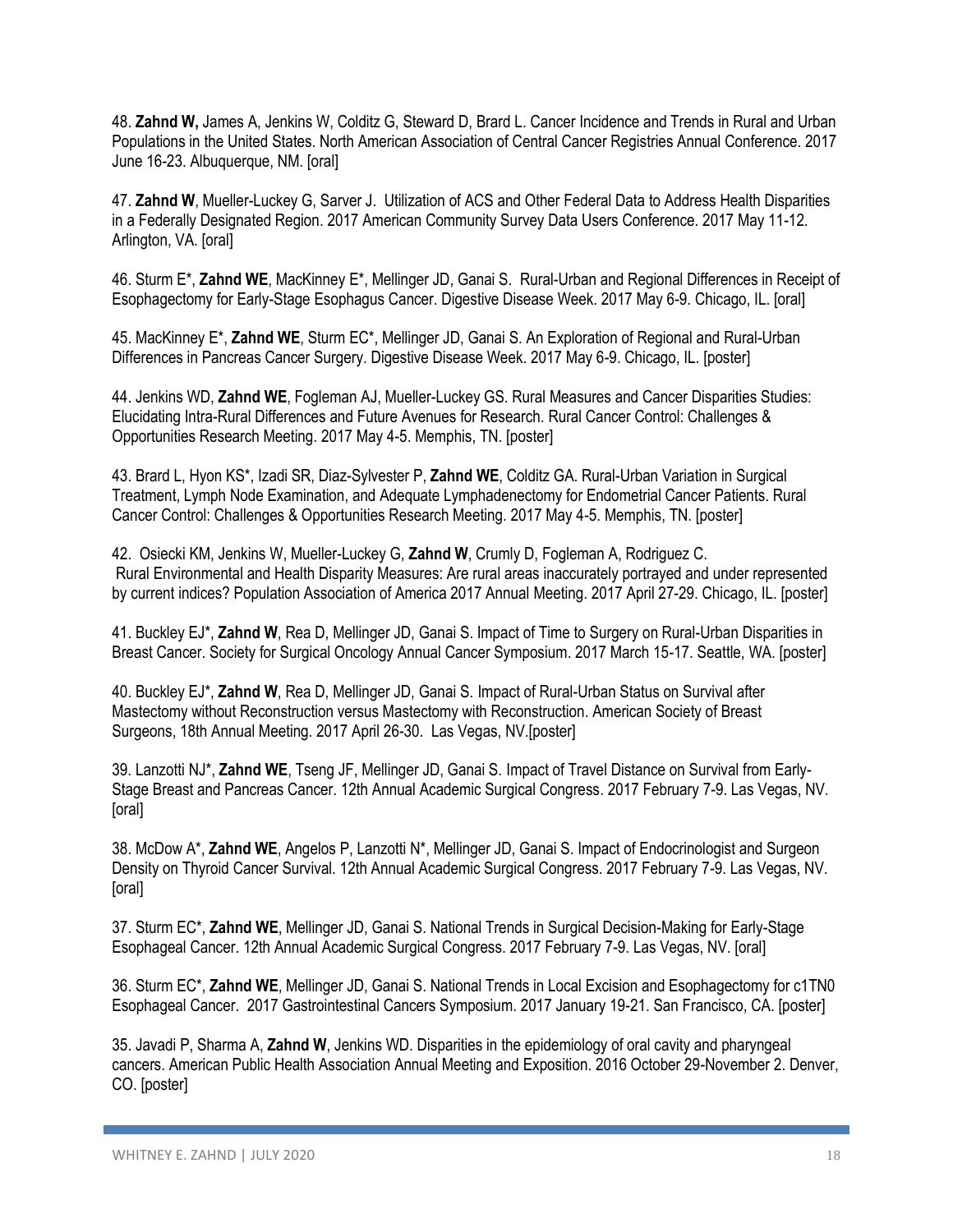34. **Zahnd W**, McQueen A, Lobb R, Diaz-Sylvester P, Brard L. Rural-Urban and Access to Care Differences in Cervical Cancer Stage at Diagnosis**.** Ninth AACR Conference on The Science of Cancer Health Disparities in Racial/Ethnic Minorities and the Medically Underserved. 2016 September 25-28. Ft. Lauderdale, FL. [poster]

33. **Zahnd WE**, Mueller-Luckey GS, Ratnapradipa K, Smith T. Predictors and Spatial Hotspots of Licensed and Home Kit Radon Testing in Illinois, 2005-2012. 30th Annual International Radon Symposium. 2016 September 18-21. San Diego, CA. [oral]

32. Alanee S, Cheema A\*, **Zahnd W**, Dynda D. The impact of insurance status on performance of retroperitoneal lymph node dissection and cancer specific death in patients with non seminomatous germ cell tumors. American Society for Clinical Oncology Annual Meeting. 2016 June 3-7. Chicago, IL. [poster]

31. Alanee S, Clemons J\*, **Zahnd W**, Dynda D. Impact of urologist density and county rurality on the practice of retroperitoneal lymph node dissection and cancer specific death in patients with non seminomatous germ cell tumors. American Society for Clinical Oncology Annual Meeting. 2016 June 3-7. Chicago, IL. [poster]

30. Canopy E\*, **Zahnd W**, Breslin TM, Rea DJ, Mellinger JD, Ganai S. National Trends of the Impact of Rurality on Breast Cancer Surgery. 66th Annual Scientific Meeting of the Illinois Chapter of the American College of Surgeons. 2016 May 18-20.Springfield, IL. [oral]

29. McDow A\*, **Zahnd W**, Angelos P, Mellinger JD, Ganai S. Impact of Rurality on National Trends in Thyroid Cancer Incidence and Long-term Survival. The American Association of Endocrine Surgeons 37<sup>th</sup> Annual Meeting. 2016 April 10-12; Baltimore, MD. [poster]

28. Canopy E\*, **Zahnd W**, Breslin T, Rea D, Mellinger JD, Ganai S. National Trends of the Impact of Rurality on Breast Cancer Surgery. Society for Surgical Oncology Annual Cancer Symposium. 2016 March 2-5; Boston, MA. [poster]

27. Sadowski D\*, Geiger S\*, Mueller G, **Zahnd W**, Alanee S, McVary K. Kidney cancer in rural Illinois: lower incidence yet higher mortality. 16<sup>th</sup> Annual Meeting of the Society of Urologic Oncology. 2015 December 2-4; Washington, DC. [poster]

26. Alanee S, Clemons J\*, **Zahnd W**, Sadowski D, Dynda D. Trichloroethylene is associated with kidney cancer mortality: a population-based analysis. 16<sup>th</sup> Annual Meeting of the Society of Urologic Oncology. 2015 December 2-4; Washington, DC. [poster]

25. Sadowski D\*, Mueller G, **Zahnd W**, Alanee S, McVary K. Investigating the etiology of kidney cancer disparities in Illinois. 89th Annual Meeting of the North Central Section of the American Urological Association. 2015 November 10-14. Amelia Island, FL.[oral]

24. Canopy E\*, **Zahnd W**, Breslin TM, Rea DJ, Mellinger JD, Ganai S. National Trends of the Impact of Rurality on Breast Cancer Surgery. Simmons Cancer Institute at SIU Research Symposium: The Biology and Treatment of Cancers in the Reproductive System. 2015 November 7. Springfield, IL. [poster]

23. **Zahnd W**, Rogers V, Steward D, Smith T, Treadwell D. Gender differences in the effect of socioeconomic disadvantage on overweight/obesity in elementary students. American Public Health Association Annual Meeting and Exposition. 2015 October 31-November 4; Chicago, IL. [poster]

22. Mueller G, Clayton A\*, **Zahnd W**, Hollenbeck K\*, Barrow M\*, Ruez Jr D, Jenkins WD. Proximity to coal mining activity and cancer risk in Illinois: A geospatial approach. American Public Health Association Annual Meeting and Exposition. 2015 October 31-November 4. Chicago, IL. [oral]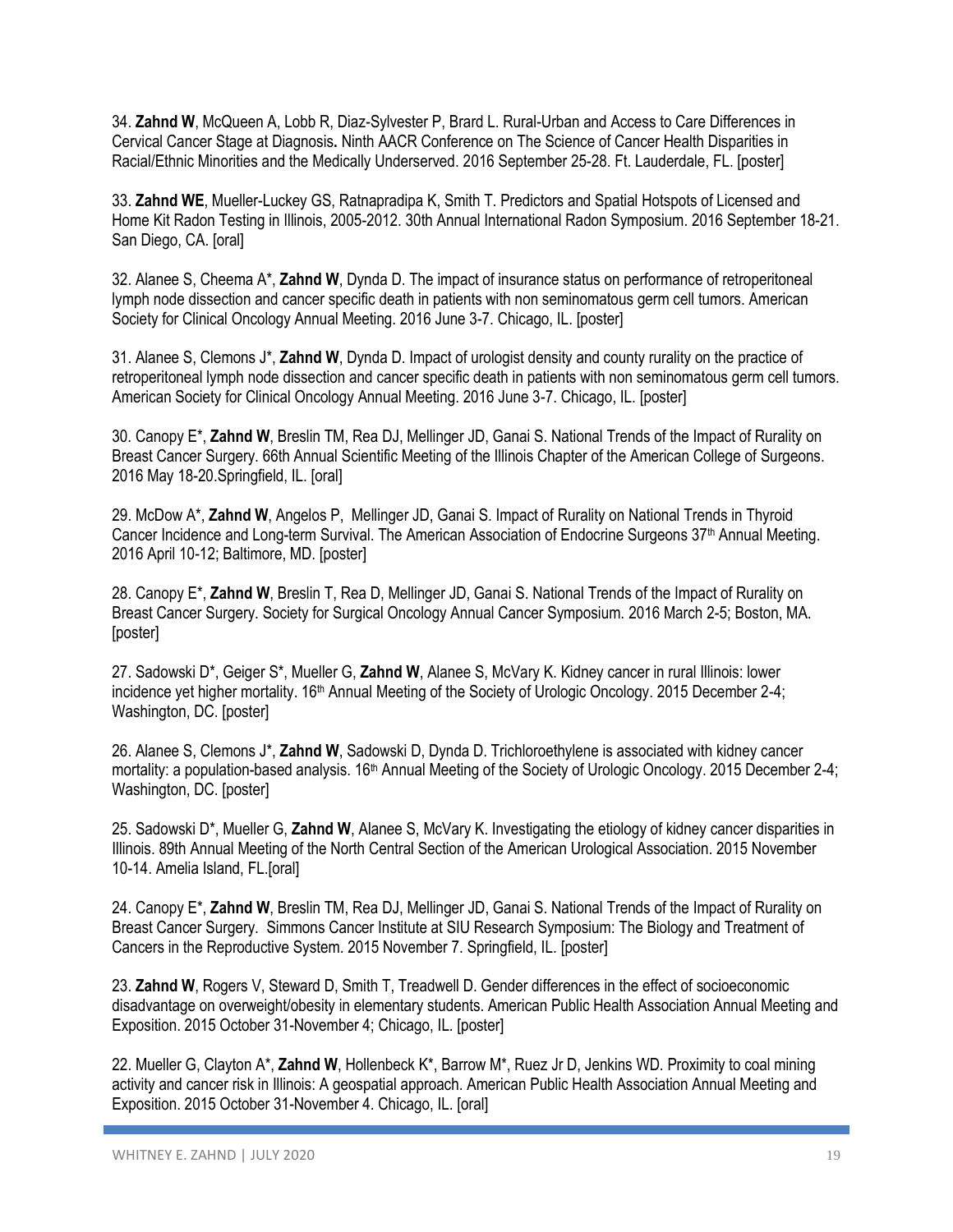21**. Zahnd WE** and Mueller GS. Identified Lung Cancer Risks in Rural Illinois: Recent Research and Health Implications. 2015 Illinois Rural Health Association Meeting. 2015 August 13-15. East Peoria, IL. [oral]

20. Regan J\*, **Zahnd W**, Kistner B\*, Ali A, Mellinger JD, Ganai S. Rural Disparities in Esophageal Cancer Outcomes based on Distance from Endoscopic Ultrasound (EUS)-Trained Gastroenterologists. Illinois Chapter of the American College of Surgeons. 2015 June 18-20. Peoria, IL. [oral]

19. Sadowski D\*, Frye T\*, Alanee S, **Zahnd W**, Jenkins W, Dynda D, Mueller G. McVary K. Impact of county rurality and urologist density on urologic cancer mortality in Illinois. American Urologic Association's 2015 Annual Meeting, 2015 May 15-19; New Orleans, LA. [poster]

18. Regan J\*, **Zahnd W**, Kistner B\*, Ali A, Mellinger JD, Ganai S. Rural disparities in esophageal cancer outcomes based on distance from Endoscopic Ultrasound (EUS)-Trained gastroenterologists. Digestive Disease Week. 2015 May 16-19; Washington D.C. [poster]

17. **Zahnd W**, Kistner B\*, Ali A, Mellinger JD, Ganai S. The impact of rurality and access to gastroenterologists on disparities in pancreas cancer staging and mortality. The Pancreas Club 49th annual meeting, 2015 Digestive Disease Week. 2015 May 15-16. Washington DC. [oral]

16. Kistner B\*, **Zahnd W**, Ali A, Mellinger JD, Ganai S. Exploration of rural disparities in pancreas cancer staging and mortality to incidence ratio in Illinois. Society for Surgical Oncology Annual Cancer Symposium. 2015 March 25-28; Houston, TX. [poster]

15. Morgenstern K\*, Smith T, **Zahnd W**, Steward D. The Springfield Collaborative for Active Child Health: the development of a student-centered predictive health model for at-risk schools. Association for Prevention Teaching and Research Annual Meeting. 2015 March 15-17; Charleston, SC. [poster]

14. Kistner B\*, **Zahnd W**, Ali A, Mellinger JD, Ganai S. Exploration of rural disparities in pancreas cancer staging and mortality to incidence ratio in Illinois. 2015 Gastrointestinal Cancers Symposium. 2015 January 15-17; San Francisco, CA. [poster]

13. Heitkamp M, Newberry M, Sanders K, Land D, **Zahnd W**, Hamel R\*, Ryherd S, Puczynski S, Steward D, Jenkins W. Using CBPR principles in focus groups to address lung cancer disparities in rural southern Illinois. American Public Health Association Annual Meeting and Exposition. 2014 November 15-19; New Orleans, LA. [poster]

12. **Zahnd WE** and Mueller GS. The Three "R's" of Cancer from Rock Falls to Rushville to Rosiclare: How Cancer Differs across Three Rural Regions of Illinois. 2014 Illinois Rural Health Association Conference. 2014 August 14-15. Effingham, IL. [oral]

11. Smith T, Engle K, **Zahnd W**, Cleer M. Bridging the gap: outcomes from an assessment of nutrition and physical activity habits and knowledge of medical students and parents. Association for Prevention Teaching and Research Annual Meeting. 2014 March 20-21; Washington DC. [poster]

10. Mueller G, **Zahnd WE,** Garner K, Heitkamp R, Jenkins WD, Boehler M, Land D, Steward DE. The "Mini-Report": use of CBPR to create a practical tool to address lung cancer disparities in rural communities. 6th AACR Conference on the Science of Health Disparities in Racial/Ethnic Minorities and the Medically Underserved. 2013 December 6-9; Atlanta, GA. [poster]

9. **Zahnd WE**, Steward DE, Jenkins WD, Andoh J, Mueller G, Puczynski S. Barriers to completion of a free colorectal cancer screening program in a low-income population. 6th AACR Conference on the Science of Health Disparities in Racial/Ethnic Minorities and the Medically Underserved. 2013 December 6-9; Atlanta, GA. [poster]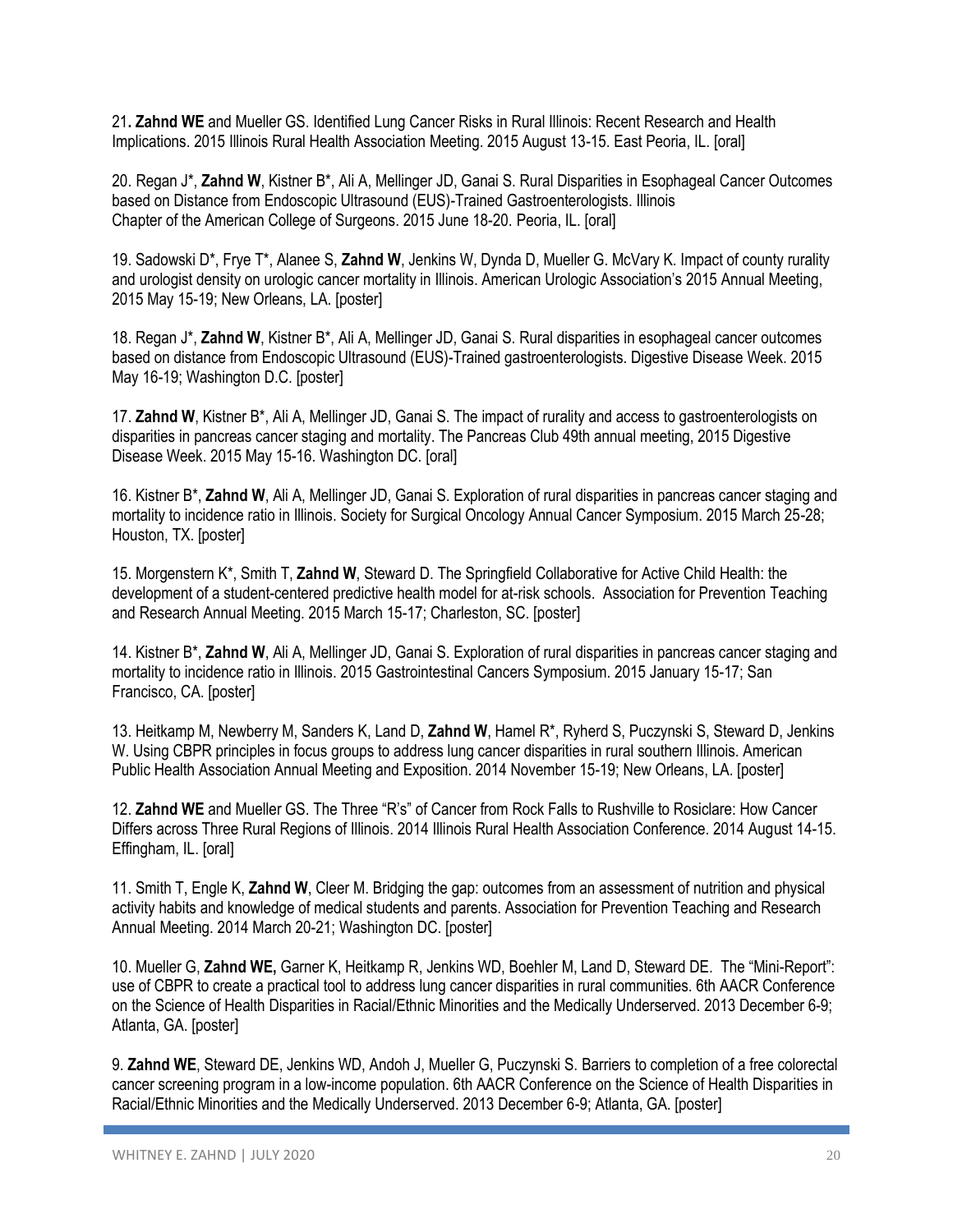8. Reynolds KL, Montgomery L, Klamen DL, Szauter K, Verhulst SJ, **Zahnd W**. Perceptions of medical student-nurse interaction. The Central Group on Educational Affairs meeting. 2013 March 21-23; Cincinnati, OH. [poster]

7. Stehling D\*, McAsey ME, Groesch K, **Zahnd WE**, Rodrigo G. Postpartum colposcopy: A review of factors associated with improved patient compliance. Central Association of Obstetrics and Gynecology Annual Meeting. 2012 October 17-20; Chicago, IL. [poster]

6. Steward DE, Smith T, Ryherd SJ, Jones M, Germann B, Harris M, Phelps M, Locke A, **Zahnd WE**. Academic-community-public health collaboration to prevent childhood obesity*.* Centers for Disease Control and Prevention, Weight of the Nation Annual Conference. 2012 May 7; Washington, D.C. [poster]

5. Jenkins WD, Kovach R, Wold B, **Zahnd WE**. Utility of a screening questionnaire in the Emergency Department to predict chlamydia and gonorrhea infection. National STD Prevention Conference. 2012 March 12; Minneapolis, MN. [poster]

4. Jenkins WD, Kovach R, **Zahnd WE**. Systematic review of chlamydia and gonorrhea screening in emergency departments. American Public Health Association Annual Meeting; 2010 November 9; Denver, CO. [poster]

3. Rethnam R, Henkle JQ, Hopkins-Price, Scaife S, **Zahnd WE**, Francis M. Survival benefit with pulmonary artery catheter placement in patients with combined sepsis and congestive heart failure compare to patients with only sepsis or heart failure. 38<sup>th</sup> Critical Care Congress of the Society of Critical Care Medicine. 2009 January 31-February 4; Nashville, TN. [poster]

2. Varghese JJ\*, Koneru S, Scaife SL, **Zahnd W**, Rumman S, Francis ML. Clinical implications of the choice of therapy for patients with rheumatoid arthritis and lupus after acute myocardial infarction.  $57<sup>th</sup>$  Annual Scientific Session of the American College of Cardiology. 2008 March 29-April 1; Chicago, IL. [poster]

1. Varghese JJ\*, Koneru S, Scaife SL, **Zahnd W**, Francis ML. Improved in-hospital mortality of rheumatoid arthritis patients undergoing coronary revascularization procedures: rheumatoid arthritis paradox. 57<sup>th</sup> Annual Scientific Session of the American College of Cardiology. 2008 March 29-April 1; Chicago, IL. [poster]

# **Invited Presentations**

# **(numbered in chronological order; listed in reverse chronological order)**

19. "Spatial and Health Service Research Approaches in Rural Cancer Control", University of Iowa College of Public Health Virtual Research Seminar, 2020 July 6.

18. "Examining Rural Disparities across the Cancer Continuum", Wake Forest Baptist Comprehensive Cancer Center Cancer Prevention and Control Program Virtual Research Seminar, 2020 June 22.

17."Rural-Urban Differences in Cancer Incidence and Trends in the United States", American Society of Preventive Oncology Annual Conference. 2020 May 14. Presented virtually as a webinar due to COVID-19

16. "Cancer Surveillance and Access to Care in Rural America", Rural Health Research Gateway, 2020 February 5. [webinar]

15. "Examining Rural Disparities across the Cancer Continuum", The Dartmouth Institute/Norris Cotton Cancer Center Research Seminar, 2020 January 31. Lebanon, NH.

14. "Examining Rural Cancer Disparities across the Continuum", Indiana University School of Public Health Research Seminar, 2020 January 15. Bloomington, IN.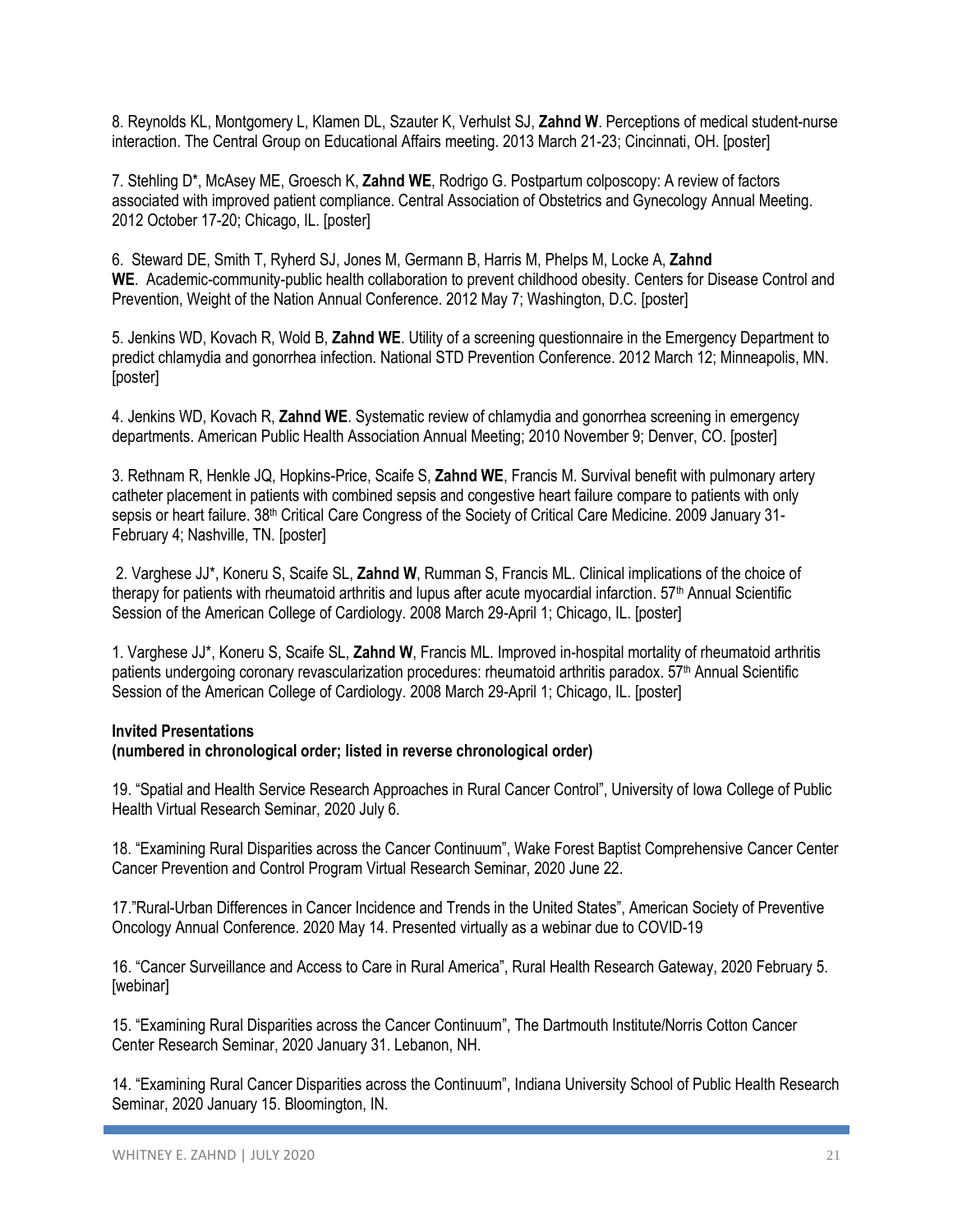13. "Colorectal Cancer in Rural South Carolina", Colorectal Cancer Screening Program in South Carolina Advisory Council Meeting, 2019 October 28. Columbia, SC.

12. "Leveraging multi-state cancer registry data to examine breast cancer disparities in a federally designated region", NAACCR Talk Webinar, 2019 October 9. [webinar]

11. "Rural Participation in Cancer Clinical Trials", Heartland National Community Oncology Research Program Annual Meeting, 2019 March 22. Springfield, IL.

10. "Spatial and Health Services Research Approaches to Examining Cancer Health Disparities", University of South Carolina Research Seminar, 2019 March 4. Columbia, SC.

9. "Utilization of Cancer Registry Data to Elucidate Cancer Incidence Disparities in Rural Populations", National Cancer Institute's Accelerating Rural Cancer Control Meeting, 2018 May 30. Bethesda, MD.

8. "Rural Health Career Forum", Illinois Rural Health Association, Illinois State University, 2018 April 7. Normal, IL.

7. "Using American Community Survey Data in Health Research", American Community Survey Data Users Conference Lunch Roundtable, 2017 May 11-12. Alexandria, VA.

6. "Health Research and Public Health: More than Rats, Microscopes, and Clean Air", Havana Health Career Opportunities, 2017 April 17. Springfield, IL.

5. "Radon Testing Patterns in Illinois and Implications for Public Health and Medical Practice", Radon 101: Brown Bag Lunch Series, SIU School of Medicine. 2017 January 27. Springfield, IL.

4. "Collaboration and Community Engagement to Address Cancer Disparities in Southern Illinois", Washington University in St. Louis and Southern Illinois University School of Medicine Rural Cancer Disparities Partnership Retreat. 2016 July 15. St. Louis, MO.

3. "Geospatial Analysis of Potential Environmental Causes of Cancer in Illinois", SIU School of Medicine/UIS Collaborative Research Seminar. 2014 November 14. Springfield, IL.

2."Rural-Urban Differences in Health Literacy". SIU School of Medicine Division of Rheumatology Research Forum. 2009 April 3. Springfield, IL.

1. "Rural Health Literacy". 5th Annual Rural Public Health Institute: Preparing for Challenging Times. 2009 March 11. Effingham, IL.

# **Selected Media Coverage**

**(numbered in chronological order; listed in reverse chronological order)** 8. Here's What's Driving the Rural South's COVID-19 Outbreaks. *Facing South.* <https://www.facingsouth.org/2020/05/here%27s-what%27s-driving-rural-souths-covid-19-outbreaks> [interview]

7. COVID-19 disproportionately impacts local minority groups. *The Daily Gamecock*. <https://www.dailygamecock.com/article/2020/04/the-coronavirus-impacts-minority-groups-news-hinkle> [interview]

6. Researchers Evaluate Access to Mammography Services in Lower Mississippi Delta Region States. ASPPH Friday Letter[. https://www.aspph.org/south-carolina-researchers-evaluate-access-to-mammography-services-in](https://www.aspph.org/south-carolina-researchers-evaluate-access-to-mammography-services-in-lower-mississippi-delta-region-states/)[lower-mississippi-delta-region-states/](https://www.aspph.org/south-carolina-researchers-evaluate-access-to-mammography-services-in-lower-mississippi-delta-region-states/)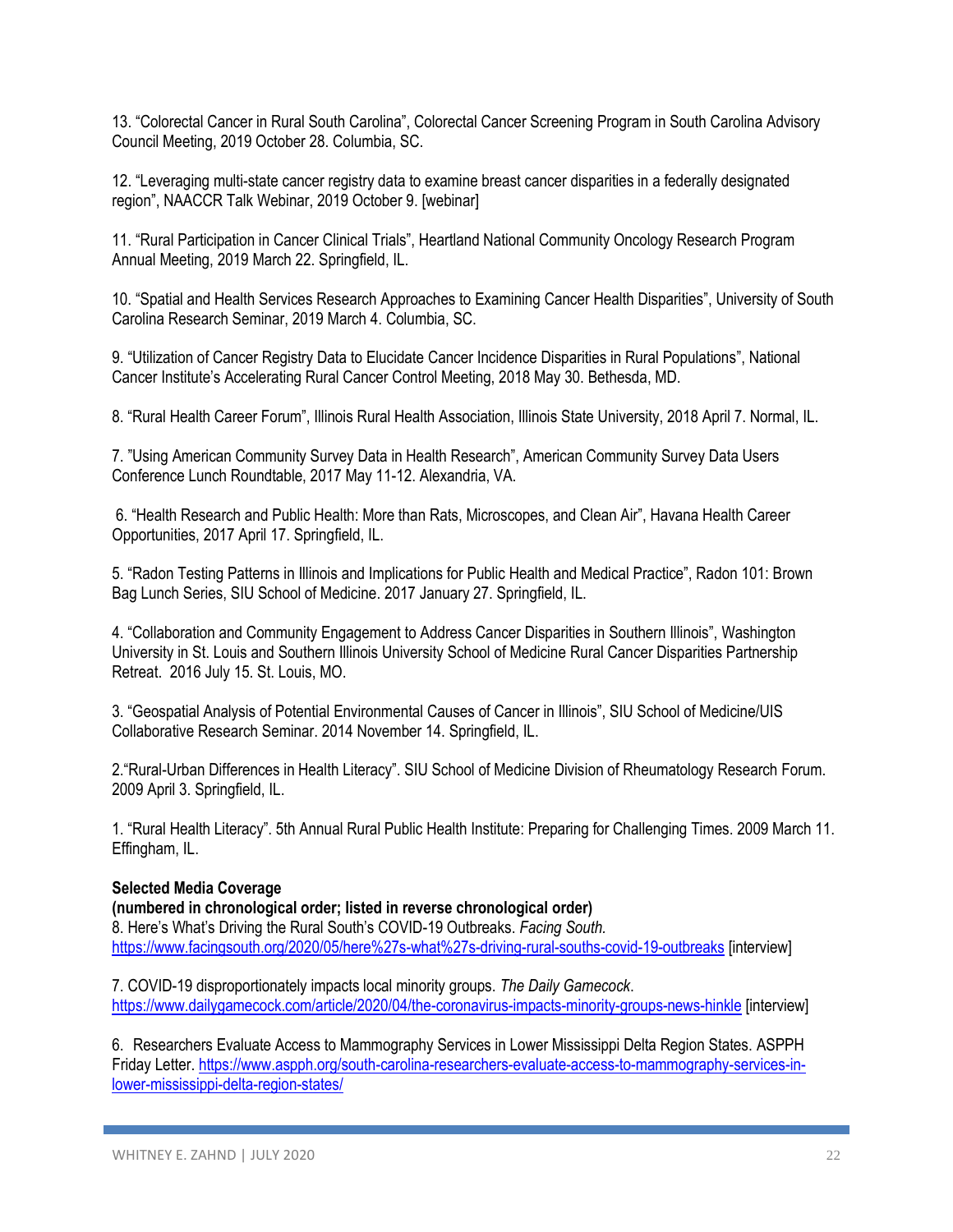5. Study: Urban And Rural Children Don't Have Equal Chance Of Living Into Adulthood. KUNC Public Radio. 2019 December 12. [https://www.kunc.org/post/study-urban-and-rural-children-don-t-have-equal-chance-living](https://www.kunc.org/post/study-urban-and-rural-children-don-t-have-equal-chance-living-adulthood#stream/0)[adulthood#stream/0](https://www.kunc.org/post/study-urban-and-rural-children-don-t-have-equal-chance-living-adulthood#stream/0) [interview]

4. Analysis: Disparities in Rural Child Mortality Rates Persist Despite Improvements. *Daily Yonder*. 2019 December 9. [https://www.dailyyonder.com/analysis-disparities-in-rural-child-mortality-rates-persist-despite](https://www.dailyyonder.com/analysis-disparities-in-rural-child-mortality-rates-persist-despite-improvements/2019/12/09/)[improvements/2019/12/09/](https://www.dailyyonder.com/analysis-disparities-in-rural-child-mortality-rates-persist-despite-improvements/2019/12/09/) [commentary]

3. Authors Develop a Conceptual Framework for Multilevel Analysis in Rural Cancer Control. ASPPH Friday Letter. 2019 November 27. [https://www.aspph.org/south-carolina-authors-develop-a-conceptual-framework-for-multilevel](https://www.aspph.org/south-carolina-authors-develop-a-conceptual-framework-for-multilevel-analysis-in-rural-cancer-control/)[analysis-in-rural-cancer-control/](https://www.aspph.org/south-carolina-authors-develop-a-conceptual-framework-for-multilevel-analysis-in-rural-cancer-control/)

2. Guest View: Rural Health Care Providers Deserve Our Thanks. 2017 November 17. *State Journal-Register*. <http://www.sj-r.com/opinion/20171117/guest-view-rural-health-care-providers-deserve-our-thanks> [editorial]

1. Health Care Celebrated on National Rural Health Day. 2017 November 13. *Farm Week Now*. <http://digital.farmweeknow.com/app.php?RelId=6.9.3.0.1&BookCode=20171113&PageLabel=12&Sgt=11&lang=enu> **[**editorial]

# **TEACHING EXPERIENCE**

# **Courses Taught**

| Epidemiology 767-Geographic Information Systems and Public Health Applications<br>Department of Epidemiology and Biostatistics<br>University of South Carolina Arnold School of Public Health<br>Assistant Instructor with Dr. Jan Eberth (Lead Instructor) | 2018      |
|-------------------------------------------------------------------------------------------------------------------------------------------------------------------------------------------------------------------------------------------------------------|-----------|
| Family and Community Medicine 493-Cancer Health Disparities,<br>Department of Family and Community Medicine<br>Southern Illinois University School of Medicine                                                                                              | 2017-2018 |
| Community Health 243-Drug Use and Abuse,<br>Department of Kinesiology and Community Health<br>University of Illinois at Urbana-Champaign                                                                                                                    | 2005-2007 |

#### **Guest Lectures**

#### **(numbered in chronological order; listed in reverse chronological order)**

25. "Statistical Testing Parts I & II", University of South Carolina School of Medicine, Second Year Medical School Curriculum. April 13, 2020.

24. " Case-Control Study Design", University of South Carolina Arnold School of Public Health, EPID 410- Principles of Epidemiology. March 5, 2020.

23. "GIS Applications for Health Administration", University of South Carolina Arnold School of Public Health, HSPM 716-Quantitative Methods for Health Administration. March 2, 2020.

22. "Rural Health Disparities", Presbyterian College School of Pharmacy, PHRM 5202- Health Care Systems and Socioeconomics. February 13, 2020.

21. "Rural Health Workforce", University of South Carolina Arnold School of Public Health, HSPM 709-Perspectives in Rural Health. February 12, 2020.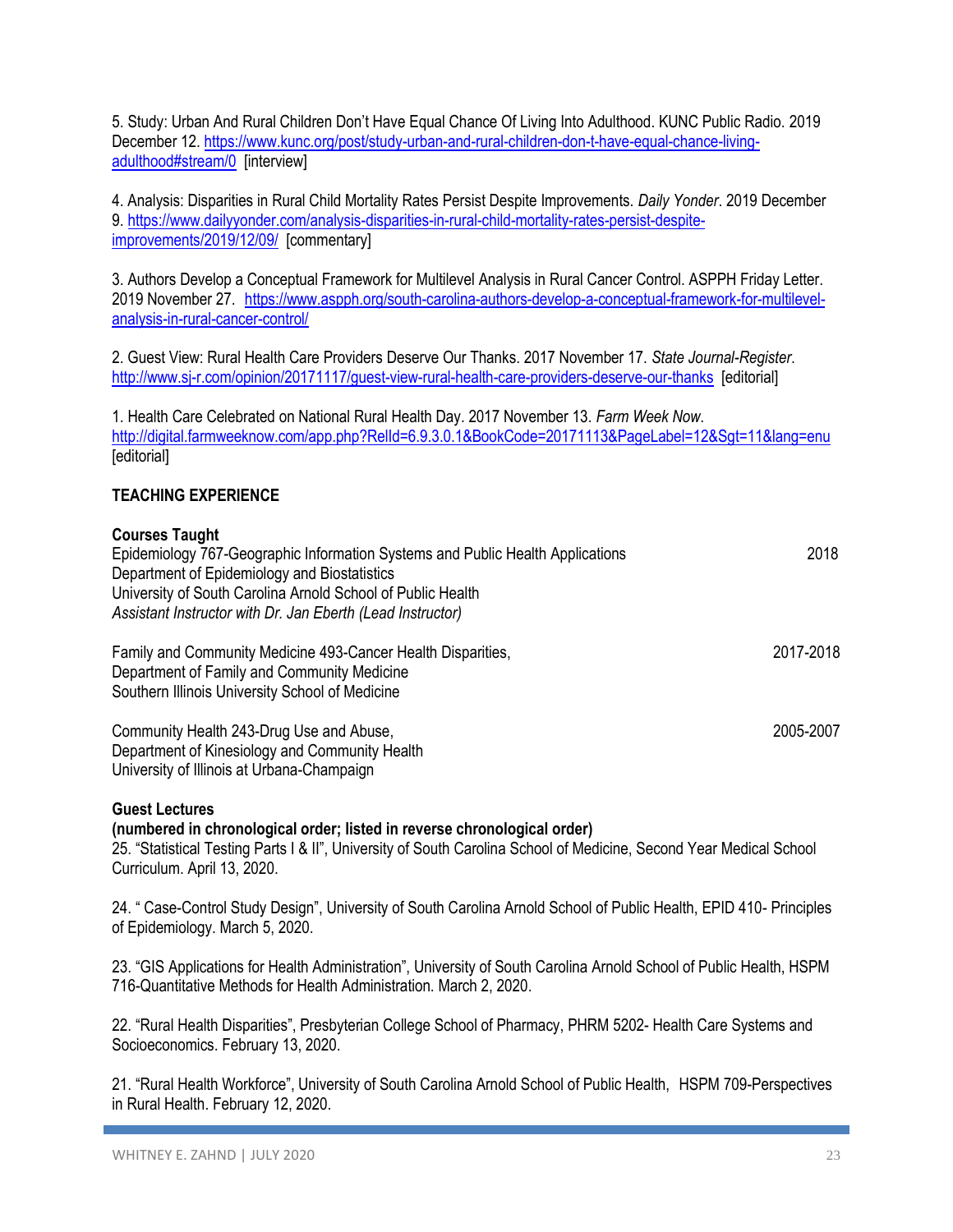20. "Measuring Disease Frequency", University of South Carolina Arnold School of Public Health, EPID 410- Principles of Epidemiology. January 28, 2020.

19. "Place-Based Disparities in Population Health", SIU-Edwardsville School of Pharmacy, PHEL 792-Pharmacy & Population Health. [annually, 2018-2019]

18. "Time Management for Doctoral Students and Public Health Professionals", University of South Carolina Arnold School of Public Health, EPI 845-Doctoral Seminar, September 4, 2019.

17. "Lung Cancer Screening", University of South Carolina Arnold School of Public Health, EPI 746-Cancer Epidemiology, April 11, 2019.

16. "Sampling and External Validity", University of South Carolina Arnold School of Public Health, HSPM 719-Health Services Research Methods II [annually 2019-2020]

15. "Place-Based and Rural Cancer Disparities", University of South Carolina Arnold School of Public Health, EPI 746-Cancer Epidemiology, February 14, 2019.

14. "Key Rural Health Care Resources and Institutions", University of South Carolina Arnold School of Public Health, HSPM 709-Perspectives in Rural Health, February 6, 2019.

13. "Introduction to Population Health and Prevention", SIU School of Medicine MS Year 1, Cardiovascular, Respiratory, and Renal Population Health and Prevention Lecture, October 26, 2017.

12. "Study Design—Strength of Evidence and Practicality", SIU School of Medicine MS Year 2, Cardiovascular, Respiratory, and Renal Population Health and Prevention Lecture, October 19, 2017.

11. "Zika Epidemiology and Surveillance", SIU School of Medicine MS Year 2 Hematology, Infections, and Immunology Unit Population Health and Prevention Lecture, August 30, 2017.

10. "Research Design and Basic Statistics", SIU School of Medicine Department of Pediatrics Resident Research Meeting, February 16, 2017.

9. "It's a 40<sup>th</sup> Anniversary Celebration", SIU School of Medicine MS Year 2 Cardiovascular, Respiratory, and Renal Unit Population Health and Prevention Lecture, October 28, 2016.

8. "Zika Epidemiology and Surveillance", SIU School of Medicine MS Year 2 Hematology, Infections, and Immunology Unit Population Health and Prevention Lecture, September 14, 2016.

7. "Using Secondary Databases in Research", SIU School of Medicine Department of Psychiatry Resident Research Seminar, July 29, 2016.

6. "Introduction to Data Management and Statistical Analysis in SPSS", SIU School of Medicine Department of Neurology Research Meeting, April 12, 2016.

5. " Health Research: More than Rats and Microscopes", University of Illinois Urbana-Champaign CHLH 250-Health Care Systems, November 10, 2015.

4. "Using Secondary Databases in Research", SIU School of Medicine Department of Psychiatry Resident Research Seminar, July 24, 2015.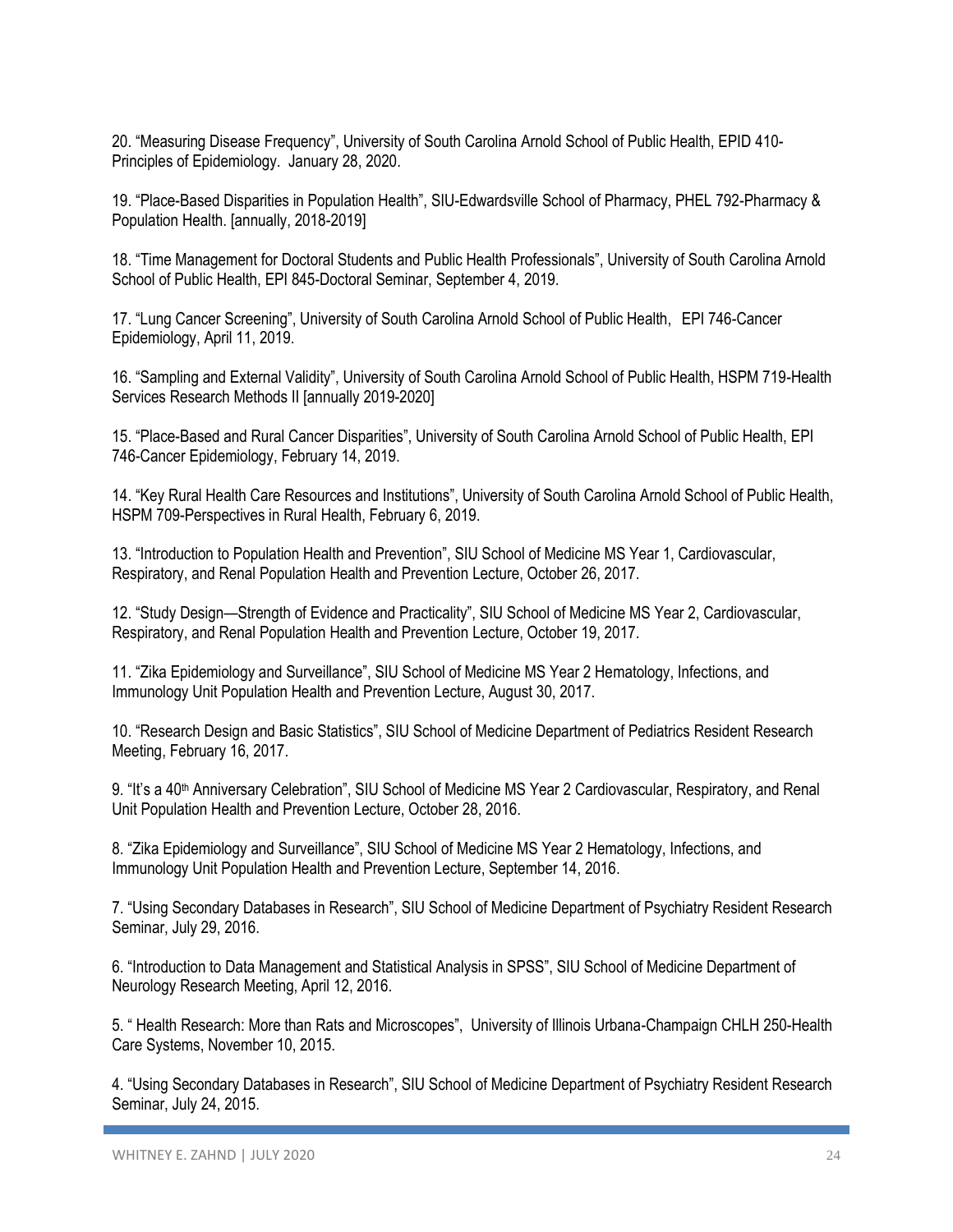- 3. "Types of Health Literacy Measurement Tools", SIU School of Medicine Doctoring Course, January 12, 2011.
- 2. "Measuring Health Literacy". SIU School of Medicine Doctoring Course, February 10, 2010.
- 1. "Measuring Health Literacy". SIU School of Medicine Doctoring Course, April 22, 2009.

# **Continuing Education Online Modules**

1. "Radon Module: Predictors & Spatial Variation of Radon Testing in Illinois", 0.75 Continuing Education Credits for physicians, mid-level providers, nurses, respiratory therapists, radon technicians. https://www.highmarksce.com/siumed/index.cfm?do=ev.viewEnduring&attendeeID=-1&eventID=4351

# **MENTORSHIP EXPERIENCE**

**Student Research Projects and Programs, Primary Mentor or Co-Mentor (Reverse Chronological)** Danielle Johnson (MSPH Student, 2020), "Big Data Health Science Center Geospatial Core"

Cathryn Murphy (Undergraduate Student, 2020): "Assessment of Rural Inclusion in Comprehensive Cancer Control Planning"

Anja Zgodic (PhD Student-Biostatistics, 2019-2020): "Predictors of Lung Cancer Screening Utilization in a Population-Based Survey"

Radhika Ranganathan (MSPH Student, 2019-2020): "Rural Cancer Environmental Scan"

Marie Knoll (MPH Student, 2019-2020): "Trends in State-Level Utilization and Availability of LDCT Screening for Lung Cancer"

Chesni Cobb (Claflin University Undergraduate Student, Summers 2019 and 2020): South Carolina-Advancing Diversity in Ageing Research Program

Claire Biesecker (Undergraduate Public Health Student, Spring 2019): "Bivariate Mapping in Cancer Prevention" \*Won the Best Poster Award at the Clyburn Health Disparities Lecture and Undergraduate Honorable Mention at Discover USC

Jessica Lee (Undergraduate Public Health Student, Fall 2018-Spring 2019):" Financial toxicity among rural cancer patients in the U.S."

Skyler Taylor (Second-Year Medical Student, Summer 2018): "Rural-Urban Trends in Incidence and Mortality of Gastrointestinal Cancers in the United States"

# **PROFESSIONAL SERVICE ACTIVITIES**

| Institutional Committees and Activities (University of South Carolina) |                  |
|------------------------------------------------------------------------|------------------|
| Reviewer, Clemson/University of South Carolina COVID-19 Challenge      | Summer 2020      |
| Co-Director, Big Data Health Science Center Geospatial Core            | 2020-present     |
| Member, Big Data Health Science Center Geospatial Core                 | 2019-present     |
| Member, Magellan Scholar Review Committee                              | <b>Fall 2019</b> |
| Social Media Coordinator, Rural & Minority Health Research Center      | 2018-present     |
| Institutional Committees and Activities (SIU School of Medicine)       |                  |
| Social Media Coordinator, Office of Population Science and Policy      | 2017-2018        |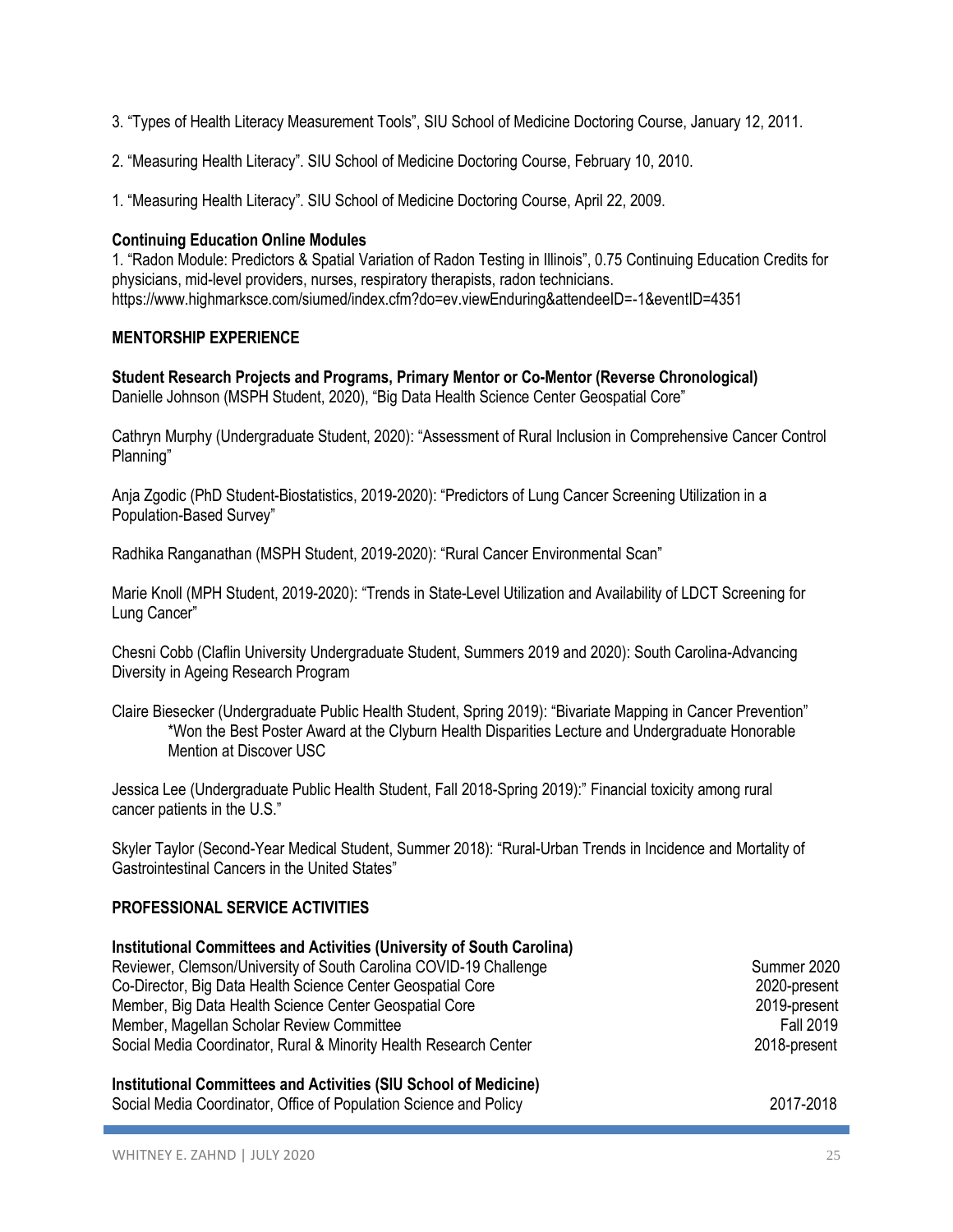| Member, Community Engagement Team, Office of Population Science and Policy<br>Member, Internal Subcommittee of the Community Health Policy Committee<br>Member, Minors on Campus Task Force<br>Chair, Research and Evaluation Subcommittee of the Community Health Policy                                                                                                                                  | 2017-2018<br>2016-2017<br>2015-2016          |
|------------------------------------------------------------------------------------------------------------------------------------------------------------------------------------------------------------------------------------------------------------------------------------------------------------------------------------------------------------------------------------------------------------|----------------------------------------------|
| Committee<br>Member, Community Health Policy Committee<br>Member, Collaboration to Reduce Lung Cancer Disparities in the Southern Illinois                                                                                                                                                                                                                                                                 | 2015<br>2013-2017                            |
| Delta Region Steering Committee<br>Member, Research and Evaluation Subcommittee of the Community Health Policy<br>Committee                                                                                                                                                                                                                                                                                | 2012-2015<br>2011-2015                       |
| Member, Springfield Collaborative for Active Child Health<br>Member, Internal Medicine Cabinet                                                                                                                                                                                                                                                                                                             | 2010-2016<br>2009-2010                       |
| <b>External Committees and Activities</b>                                                                                                                                                                                                                                                                                                                                                                  |                                              |
| Member, South Carolina Cancer Alliance HPV Vaccination Workgroup<br>Member, Cancer Prevention and Control Research Network Rural Cancer Workgroup<br>Facilitator, Illinois Cancer Partnership, State Cancer Plan Prevention Sub Workgroup<br>Member, Illinois Cancer Partnership, State Cancer Plan Early Detection Sub Workgroup<br>Member, Data Safety Monitoring Committee, Phase I Study of MK-3475 in | 2018-present<br>2018-present<br>2016<br>2016 |
| Combination with BCG for Patients with High-Risk Superficial Bladder Cancer<br>Member, Illinois Cancer Partnership<br>Member, Illinois Cancer Partnership, State Cancer Plan Work Group                                                                                                                                                                                                                    | 2016-2018<br>2015-2017<br>2015-2016          |
| Student Member, Interprofessional Student Hotspotting Learning Collaborative<br>(Southern Illinois University team)<br>Member, Southern Illinois Healthcare, Community Health Needs Assessment Cancer                                                                                                                                                                                                      | 2015-2016                                    |
| Implementation Team                                                                                                                                                                                                                                                                                                                                                                                        | 2015                                         |
| Member, St. John's Hospital Childhood Obesity Program                                                                                                                                                                                                                                                                                                                                                      | 2015-2016                                    |
| <b>Editorial and Review Activities</b>                                                                                                                                                                                                                                                                                                                                                                     |                                              |
| <b>Editorial Boards</b><br>Board of Statisticians, Journal of Urology<br>Guest Editor, International Journal of Environmental Research and Public Health Special Issue                                                                                                                                                                                                                                     | 2018-2019                                    |
| <b>Ad Hoc Peer Reviewer</b>                                                                                                                                                                                                                                                                                                                                                                                |                                              |
| American Journal of Epidemiology<br>American Journal of Preventive Medicine<br>Annals of Epidemiology<br>BMJ Open<br>Cancer                                                                                                                                                                                                                                                                                |                                              |
| <b>Cancer Causes &amp; Control</b><br>Cancer Epidemiology Biomarkers & Prevention<br><b>Cancer Medicine</b><br><b>Evaluation and Program Planning</b>                                                                                                                                                                                                                                                      |                                              |
| Health & Place<br><b>Health Promotion Practice</b><br>International Journal of Environmental Research and Public Health                                                                                                                                                                                                                                                                                    |                                              |
| Journal of Health Care for the Poor and Underserved<br>Journal of Public Health Management and Practice<br>Journal of Racial and Ethnic Health Disparities<br>Journal of Rural Health<br>Journal of Thoracic Oncology                                                                                                                                                                                      |                                              |